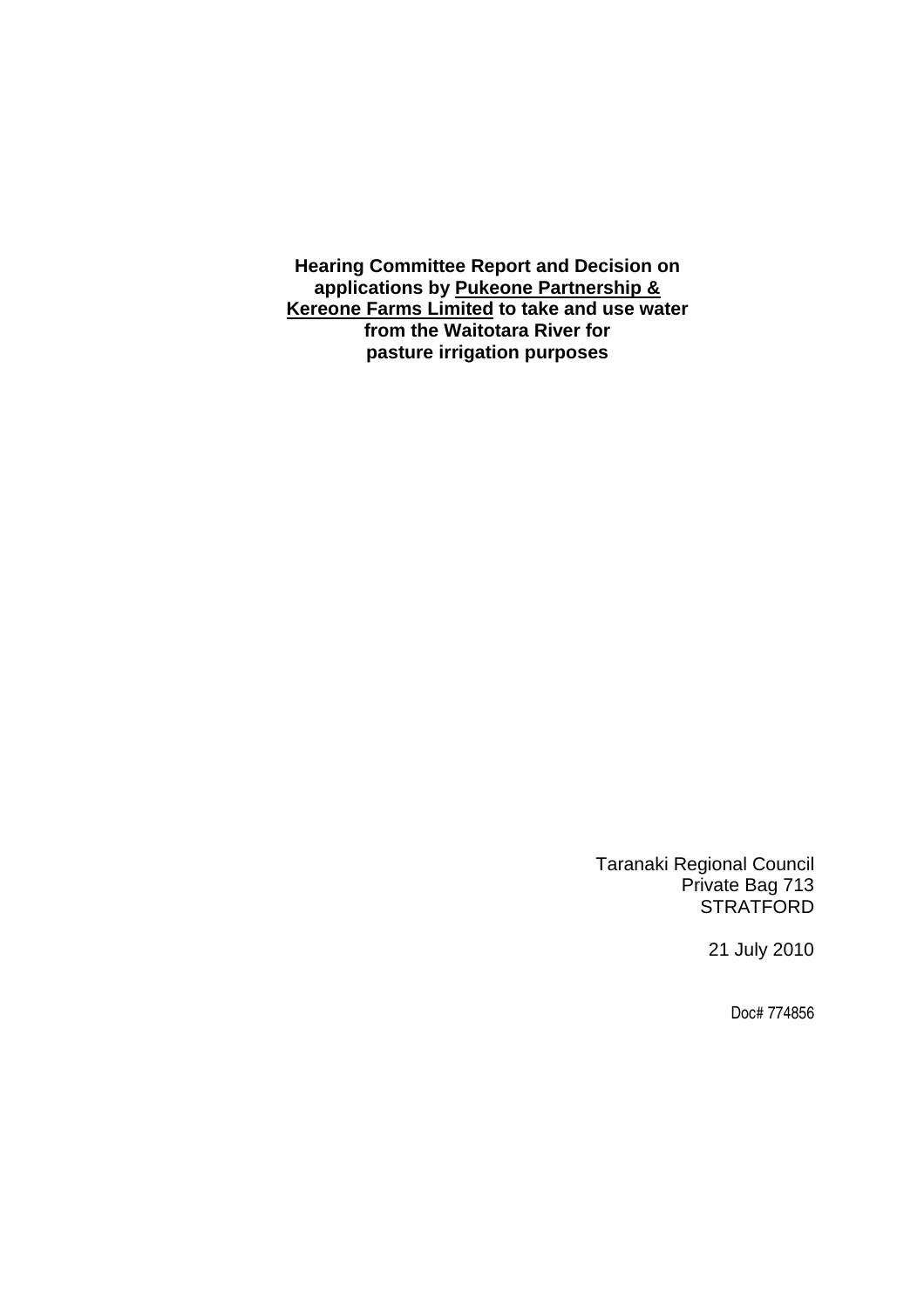**Report and decision of a Committee of the Taranaki Regional Council which heard, commencing at 9.00 am on 30 June 2010 at the Taranaki Regional Council offices, Stratford, resource consent applications by Pukeone Partnership & Kereone Farms Limited**

Both applications seek to take and use water from the Waitotara River for pasture irrigation purposes:

Consent 7527-1 [application 6318 by Pukeone Partnership]

Consent 7528-1 [application 6319 by Kereone Farms Limited].

The applications, made in accordance with the Resource Management Act 1991 ["the Act"], were lodged with the Taranaki Regional Council [Council] and referenced 6318 and 6319, respectively.

**Present** 

#### **Commissioners:**

Cr David Lean [Chairperson] Cr Neil Walker Cr Barry Marsh

#### **Applicants:**

Sam Parsons, Stewart Parsons Pukeone Partnership Gary Hawken Kereone Farms Limited Karl Browne Geosearch Limited [Consultant for applicants] Brian Doughty Federated Farmer [Witness for applicants]

#### **Taranaki Regional Council Officers**

Colin McLellan Consents Manager Darlene Ladbrook Senior Consents Administration Officer Janette Harper Consents Administration Officer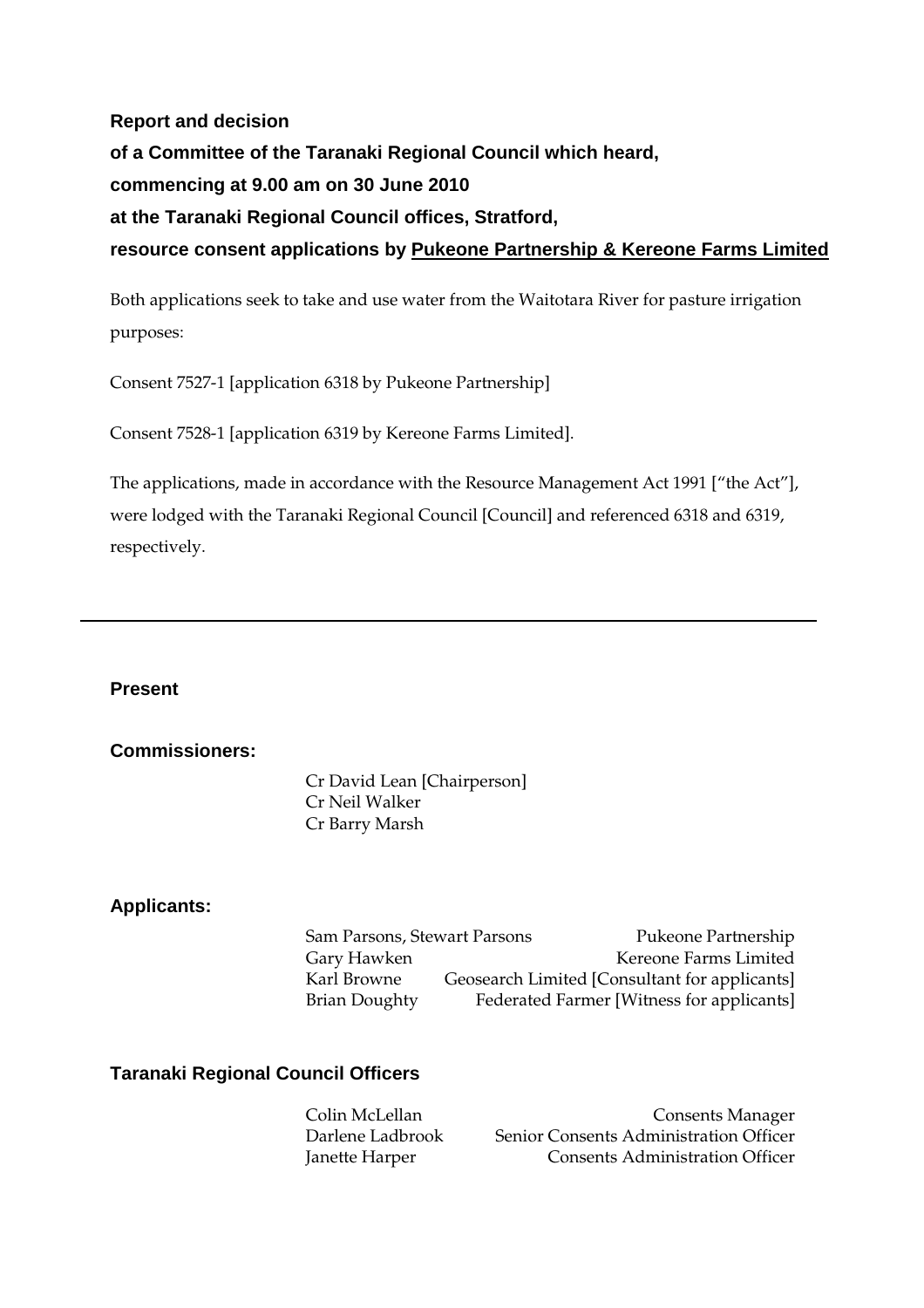#### **Submitters: Te Kaahui o Rauru**

Esther Tinirau **Kaiwhakahaere** Dallas McLeod Wharetaapapa Marae Trustees Hayden Potaka Te Ihupuku Marae Martin Davis Tauranga Ika Marae Che Wilson Expert Witness<br>
Gerrard Albert Expert Witness Expert Witness

#### **Others in attendance:**

Kiwa Hammond Maori Interpreter

Some other members of Taranaki Regional Council staff (observers) and members of the public, affiliated with Federated Farmers or Te Kaahui o Rauru.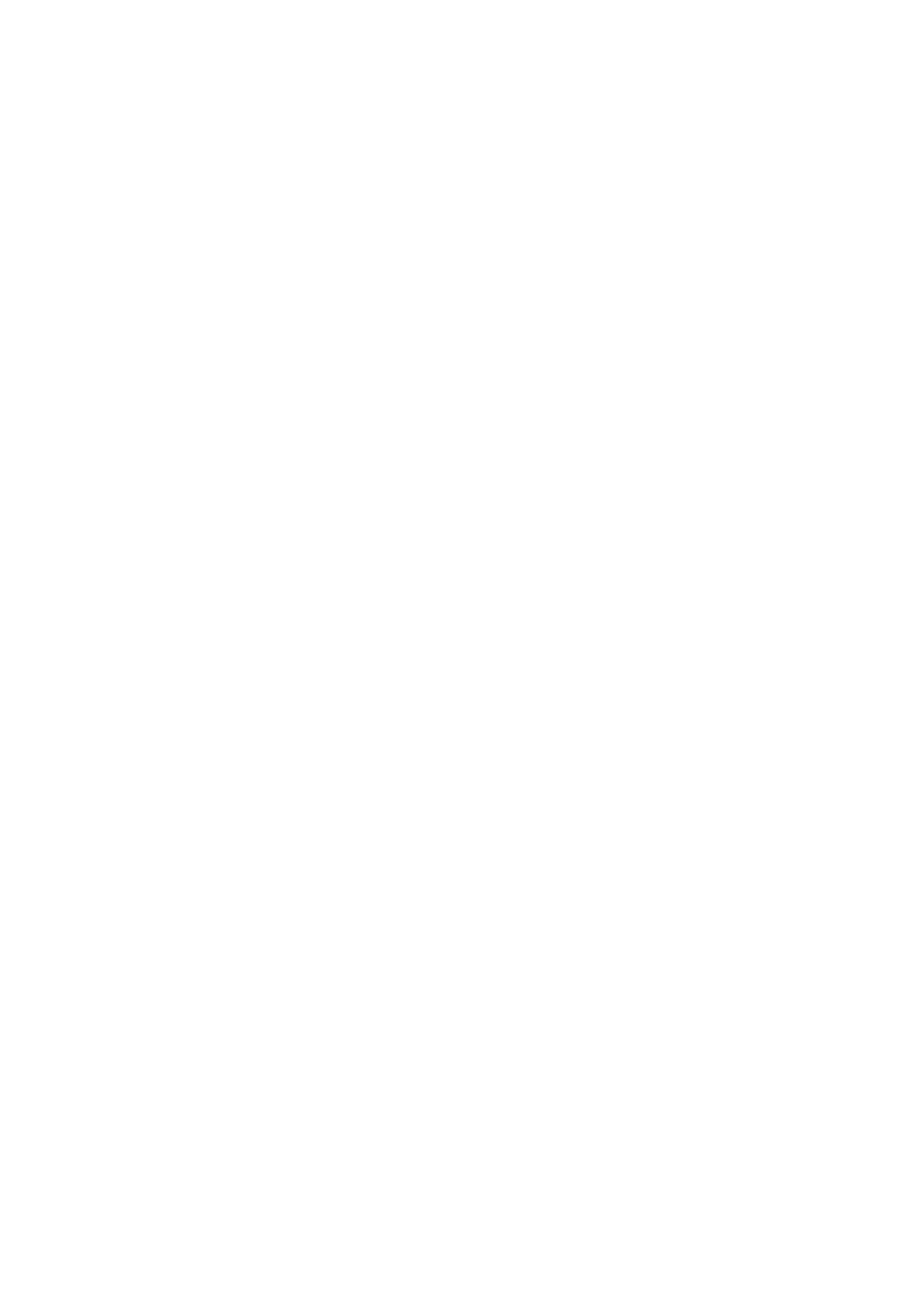# **Description of Proposed Activity**

- 1. The applications by Pukeone Partnership [Pukeone] and Kereone Farms Ltd [Kereone] ['the applicants'] are to take water from the Waitotara River for pasture irrigation. The applications are to take through separate, independent pumping systems at the same site, which is about 5 km upstream of the mouth of the river. The site is at the most downstream point on the river from which water could be taken without it being excessively saline.
- 2. An aerial photograph showing the proposed take location, pipeline and properties receiving the water is shown in Figure 1.
- 3. The total volume proposed to be taken is  $24,552$  m<sup>3</sup> per day to irrigate 380 ha, the applications are summarised in the table below.

| <b>Consent [application]</b> | <b>Applicant</b>    | <b>Irrigation Area</b> | <b>Daily Volume</b>  | Rate   |
|------------------------------|---------------------|------------------------|----------------------|--------|
| 7527-1 [6318]                | Pukeone Partnership | 239 ha                 | $15,192 \text{ m}^3$ | 3251/s |
| 7528-1 [6319]                | Kereone Farms Ltd   | 141 ha                 | $9,360 \text{ m}^3$  | 2001/s |

- 4. The abstraction site is in a tidal reach of the river and at times during the tidal cycle the water is unsuitable for irrigation because of high salinity. Suitable water is expected to be available between 13 and 16 hours per day during the irrigation season, depending on tide and river flow conditions.
- 5. Recognising that suitable water is not continually available, the rates of taking proposed enable the daily volume to be taken over a 13 hour period.
- 6. The applications include establishing a flow monitoring station and maintaining a residual flow of at least 5,101 litres/second (l/s) downstream of the take site.

# **Regional Plan Rules Affected**

7. The applications are discretionary activities under Rule 16 of the *Regional Fresh Water Plan for Taranaki* [RFWP], which has been operative since 2001.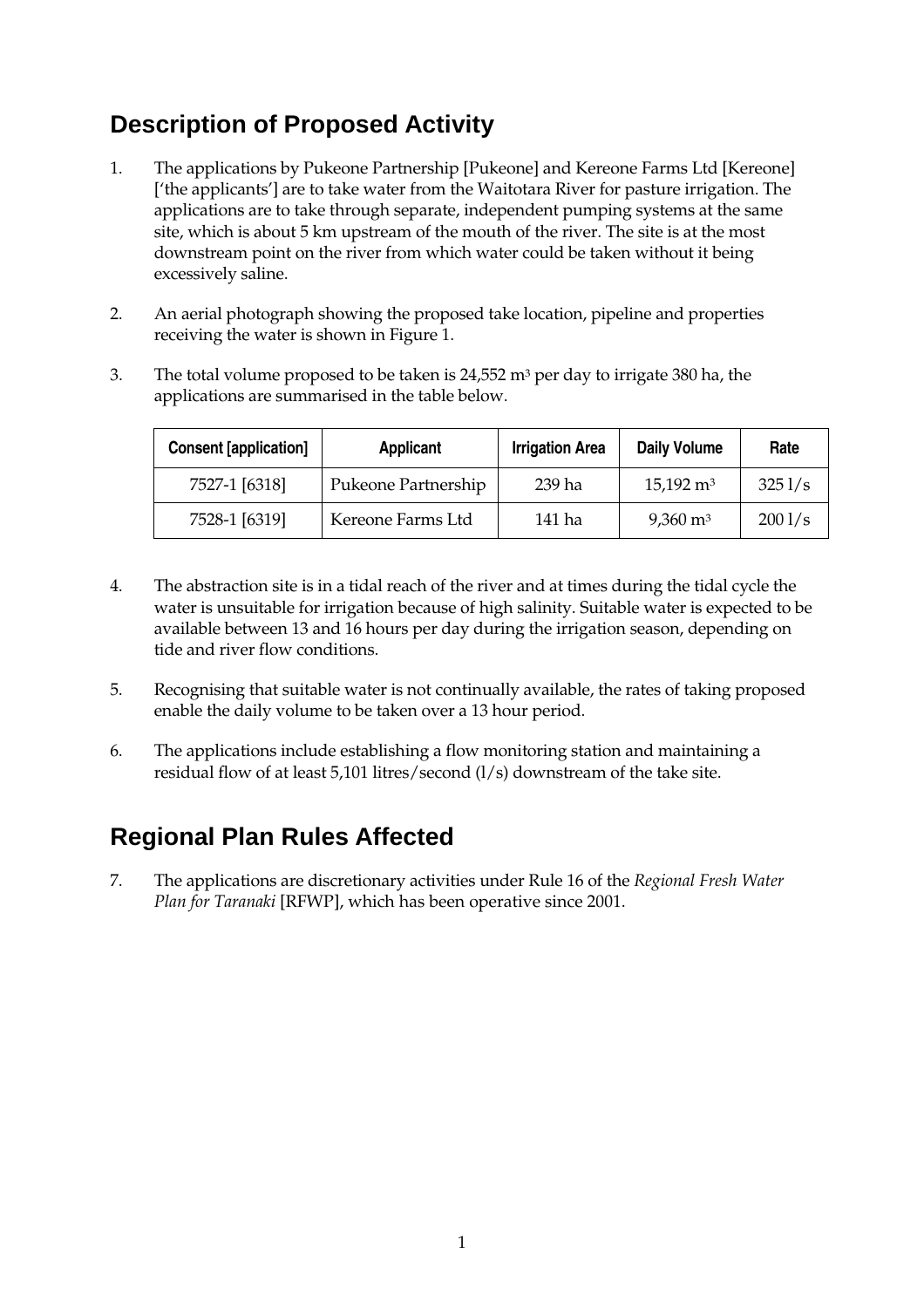

Figure 1: Aerial photo showing key site details [from application & AEE]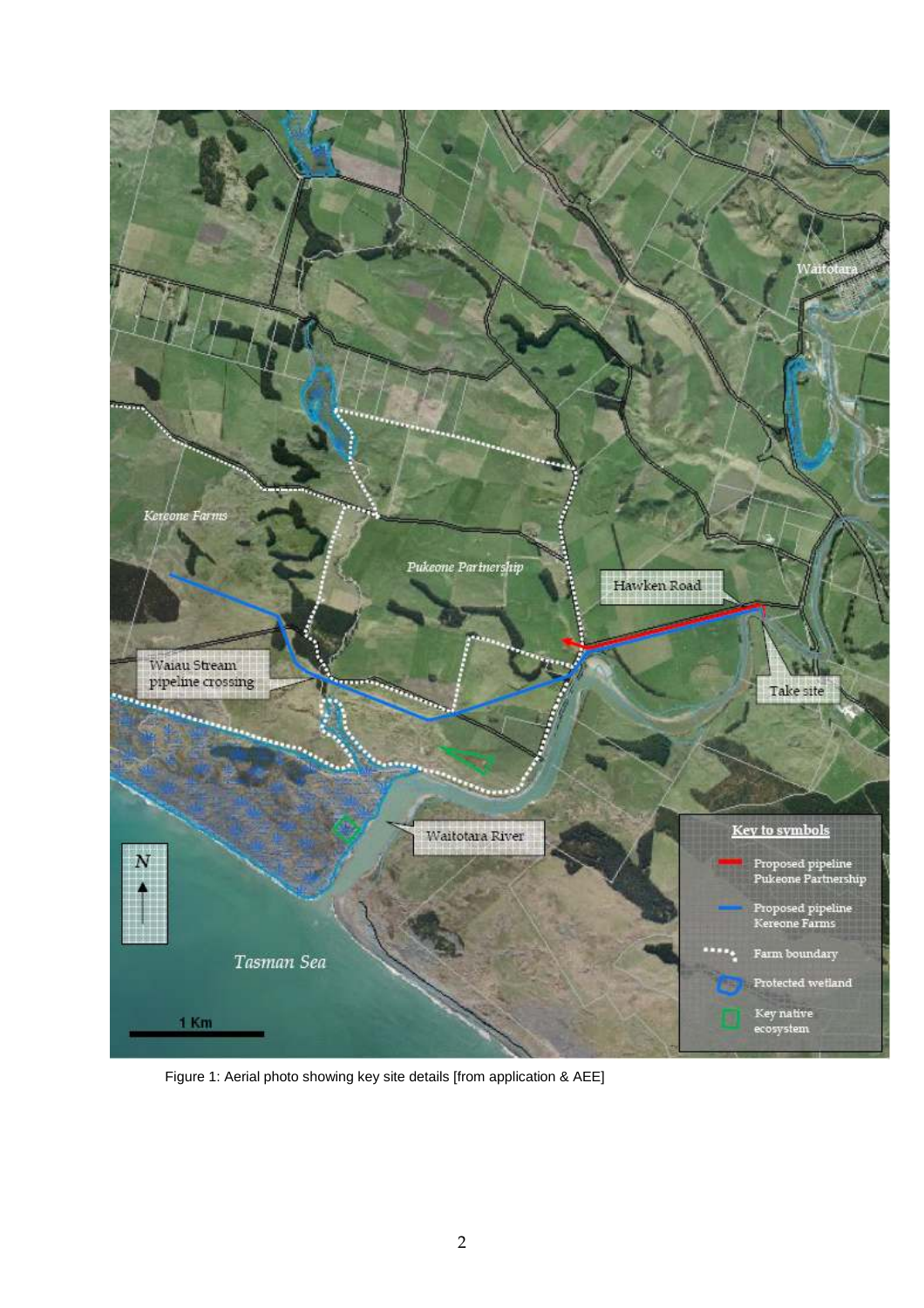# **Notification and Submissions**

- 8. The applications were limited notified on 16 October 2009 in accordance with section 93 of the Act [being prior to the Simplifying and Streamlining Amendment Act 2009]. Notice was served on three parties: Department of Conservation, Fish and Game Council, and Te Kaahui o Rauru.
- 9. A submission was lodged on each of the applications by Te Kaahui o Rauru.
- 10. The submission was that Kaipo, Tauranga Ika, Waipapa and Ihupuku Marae have concerns that the taking will have cultural and spiritual effects, and that these hapu have a responsibility as kaitiaki that natural resources are sustainably managed.
- 11. Te Kaahui o Rauru stated that the submission would be satisfied if a Cultural Impact Assessment [CIA] was undertaken, resourced by the applicants.

# **Officer Report**

- 12. A Council officer prepared a report in accordance with section 42A of the Act, which had been provided to all parties at least five working days before the hearing [the Officer Report]. The Officer Report included an assessment of the proposal under the provisions of the Act and recommended that the applications be granted to 1 June 2022.
- 13. The recommendation included conditions of consent that reflect the scope of applications, including the offer to install a flow recorder in the river, to stop taking when the flow is below 5101 l/s and to undertake riparian planting as a mitigation measure.

# **Cultural Impact Assessment**

14. A CIA was prepared by Te Kaahui o Rauru Trust for the applicants. This report was circulated with the Officer Report before the hearing.

# **The Hearing**

### **Procedural Matters**

15. The hearing opened with a karakia at the invitation of the Chairperson, Cr Lean. Cr Lean then noted that the Committee members had visited the site on 28 June 2010 and were familiar with the site and its general area. The Committee members introduced themselves and Cr Marsh made reference to his whakapapa and noted a copy was available to interested parties. Cr Lean also advised that the hearing was being recorded and asked each speaker to identify themselves before speaking.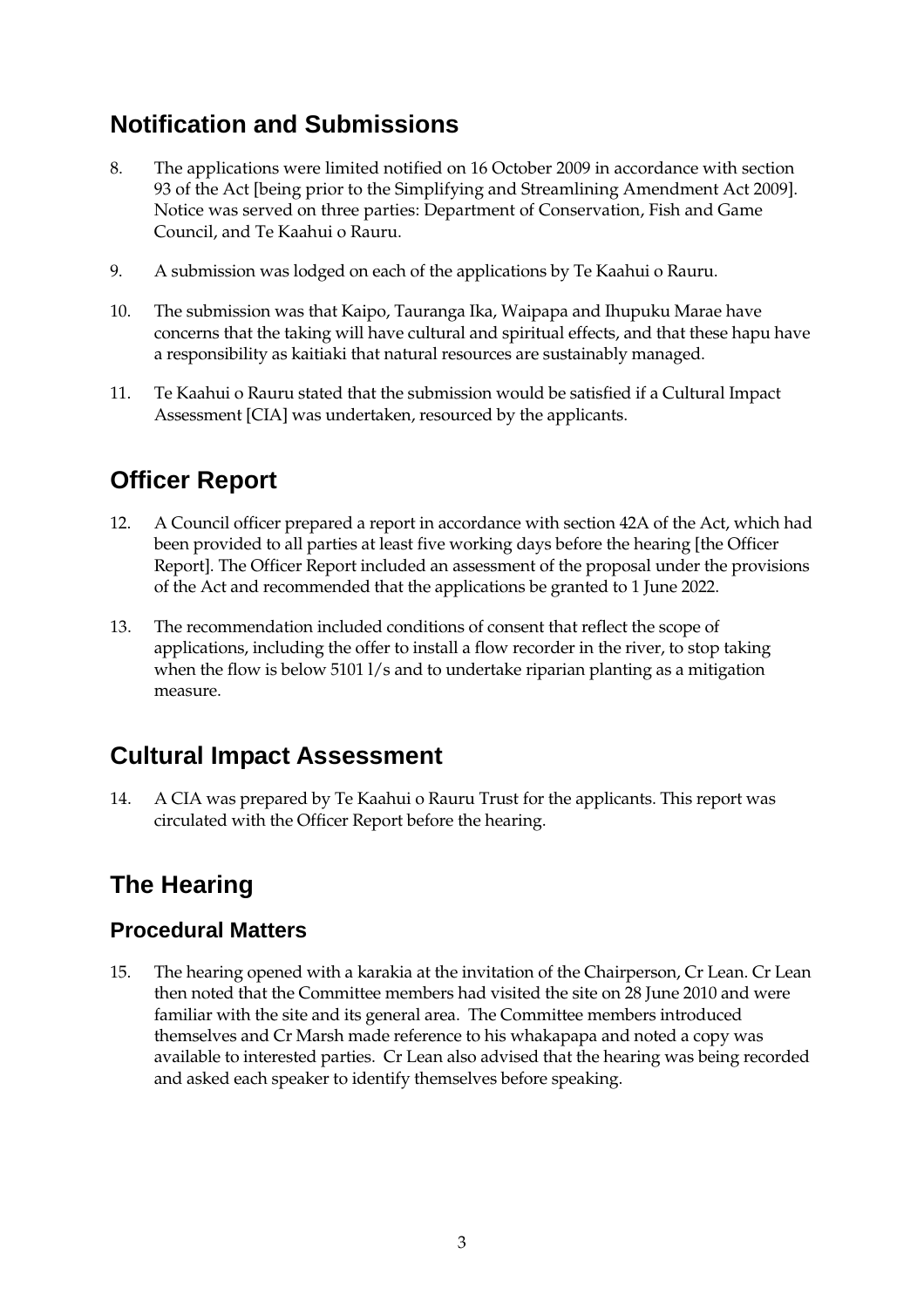### **Summary of legal submissions and evidence heard**

### **Applicant**

16. The applicants' case was led by Mr Karl Browne of Geosearch Ltd. Evidence was presented by Mr Browne and Mr Brian Doughty, President Federated Farmers Whanganui Province.

#### **Evidence of Karl Browne**

- 17. Mr Browne noted that the applications had been circulated before the hearing and therefore could be 'taken as read'. He did however reiterate important aspects of the applications and stated that the Waitotara River is the only viable source of irrigation water.
- 18. He also stated that the applicants had consulted with parties affected by the applications, being Fish and Game, Department of Conservation [DOC] and Nga Rauru Kiitahi. The applications were subsequently amended, which addressed concerns raised by Fish and Game and DOC, but not those of Nga Rauru Kiitahi.
- 19. Mr Browne acknowledged the cultural and spiritual significance of the Waitotara River to Nga Rauru Kiitahi and noted that the applicants have made every attempt to understand and address their concerns.
- 20. Mr Browne noted that the applicants had funded the preparation of the CIA as requested by Nga Rauru Kiitahi in its submission. He then addressed the concerns raised in the CIA and the solutions it proposed.
- 21. In addressing these CIA matters he stated that:
	- The water take would result in such a small change in water level that there would be no effect on taonga fish species, their food, or water quality;
	- The regulatory framework for water allocation is set out in the Council's Regional Policy Statement and Regional Freshwater Plan;
	- Sufficient water would remain in the river during droughts to ensure that the life supporting capacity of the water and ecosystem are adequately protected;
	- The application, in its final form, did recognise the Statutory Acknowledgment;
	- There is a regulatory framework to deal with the cumulative effects of future take applications;
	- The applicants are happy for river flow and water abstraction data to be provided to the Nga Rauru Kiitahi; and
	- The applicants do not support payments to Nga Rauru Kiitahi for the taking of the water.
- 22. Mr Browne stated that the applicants agree with the Officer Report and accept the recommended consent conditions, including that related to the 12 year term.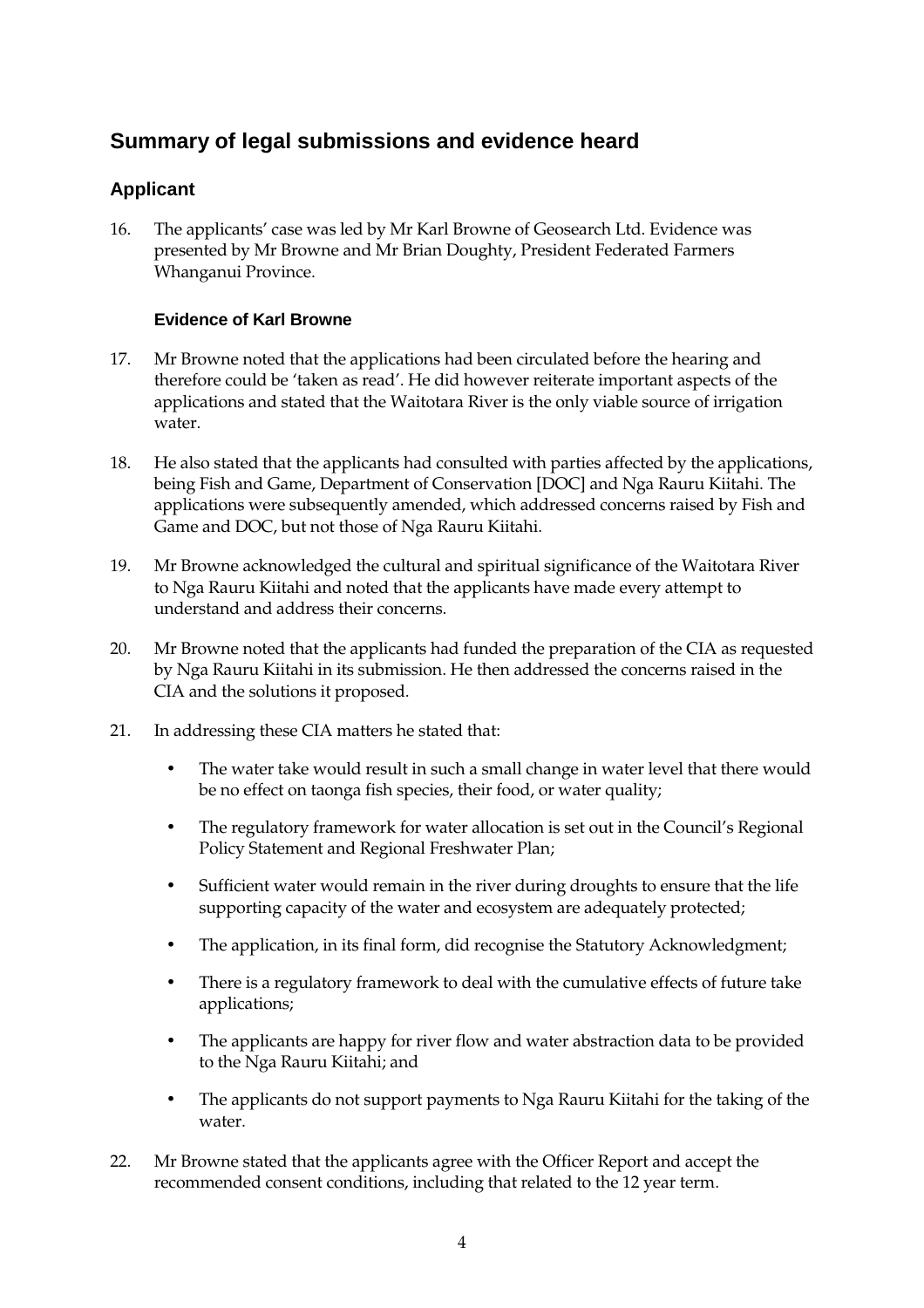#### **Evidence of Brian Doughty**

- 23. Evidence in support of the applications was presented on behalf of Federated Farmers by Mr Doughty.
- 24. Mr Doughty explained Federated Farmers support sustainable farming but do not usually get involved in resource consent applications unless there are ramifications for farmers more generally. In this case they are involved because the submitters had asked the applicants to pay them an annual fee to maintain their monitoring regime and contribute to their Environment Plan.
- 25. He strongly opposed payments being made to the submitters and that neither the Act nor the Nga Rauru Kiitahi Claims Settlement Act (between the Iwi and the Crown) provide for such payments to be made.
- 26. Federated Farmers supported the conclusions of the Officer Report.

### **Submitter – Nga Rauru Kiitahi**

- 27. The submitters case was lead by Ms Esther Tinirau, kaiwhakahaere. Evidence was presented by Ms Tinirau, Dallas McLeod [Wharetaapapa Marae Trustees], Hayden Potaka [Te Ihupuku Marae], Martin Davis [Tauranga Ika Marae], Che Wilson and Gerrard Albert.
- 28. An interpreter had been requested by the submitter for the hearing and Mr Kiwa Hammond provided a translation, where necessary, given most of the submission was given in english.

#### **Evidence of Esther Tinirau**

- 29. Ms Tinirau, in te reo Maori, detailed the history of Nga Rauru. That history demonstrated the ancestral link between the Iwi and the Waitotara River and highlighted that the river had sustained the Iwi since the beginning.
- 30. Ms Tinirau expressed some concerns about the consent application process. In particular she noted that the applicants and the hapu had ended up 'talking past each other because of divergent values and understanding'.
- 31. She disagreed with parts of the Officer Report, in particular she noted:
	- Comments made by hapu members during consultation did not necessarily indicate agreement, as suggested by the applicants and reported by the Council officer;
	- Hapu concerns would not be met merely by the preparation of a CIA. Due regard also has to be given to the cultural and spiritual concerns it raises;
	- General disagreement with the Officer's statutory assessment of the application. In particular Ms Tinirau's view is that insufficient weight has been given to the matters relating to Maori values; and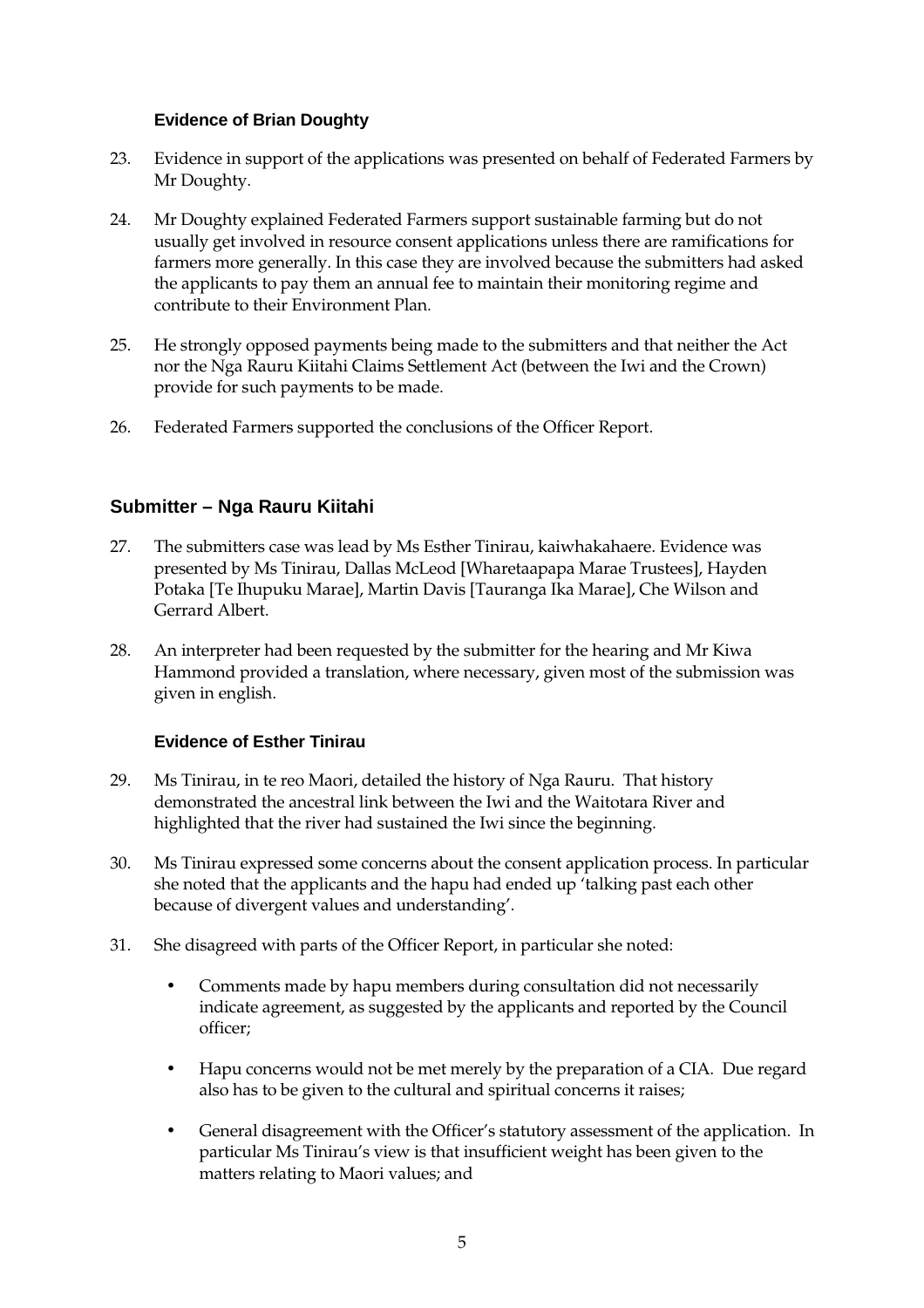- She believes that all concerns raised by Nga Rauru Kiitahi should be considered when determining these applications, and that there are no matters raised that are outside the Committee's jurisdiction as stated in the officer report.
- 32. Ms Tinirau concluded by stating that Te Kaahui o Rauru opposes the granting of the consents because of their belief that the mouri [mauri] of the river is at risk from the proposed taking of water and from the subsequent increased agricultural activity. She also believes that the Council has failed in its duty to take due regard of Nga Rauru's relationship, values and rights as expressed in the Act, Regional Policy Statement and RFWP.

#### **Evidence of Dallas McLeod**

- 33. Mr McLeod stated that existing pollution had caused the decline of kaimoana and other food resources over the years, and that 'more tampering of natural resources' would add to the problem. He noted that in the past it was not unusual to gather a wheelbarrow full of whitebait but now they struggle to get a half bucket.
- 34. He noted the presence of a waahi tapu along the area where the applicants wish to place their pump shed. This waahi tapu is the place where, in accordance with custom, the Iwi traditionally buried the first fish caught. He considered the amount of water extracted will affect the upper regions of the awa (river) and other waahi tapu areas, but was not specific about these areas.
- 35. He expressed concern about the effects of increased dairy effluent and runoff he believes would result from the increased production arising from the taking of water for irrigation.
- 36. He also expressed general concern about the general condition of the awa, which he said 'was straining to sustain life' being impacted by human waste from the village, car wrecks, and general household rubbish. He pointed out their responsibilities as kaitiaki of natural resources and expressed concern that the applications put their taonga at further unnecessary risk.

#### **Evidence of Hayden Potaka**

- 37. Mr Potaka, on behalf of Ngati Hinewaiatarua Hapu (of Te Ihupuku Marae), stated that the Council had failed to recognise and apply the findings of the CIA and therefore has not met its obligations under section 8 of the Act, which requires it to take into account the principles of the Treaty of Waitangi.
- 38. He also stated that the Council had not met its obligations under section 6 of the Act, which requires the Council to provide for the relationship of Maori and their culture and traditions with their ancestral lands, water, sites, waahi tapu and other taonga. The Statutory Acknowledgements, under the Iwi's Settlement Act 2005, acknowledge the cultural, spiritual, historic and traditional association with the river. The water is a taonga and central to Maori health and well being. Mr McLeod also made reference to the forthcoming Wai 262 Waitangi Tribunal report whereby claimants are seeking to exercise rangatiratanga (sovereignty) over indigenous flora and fauna.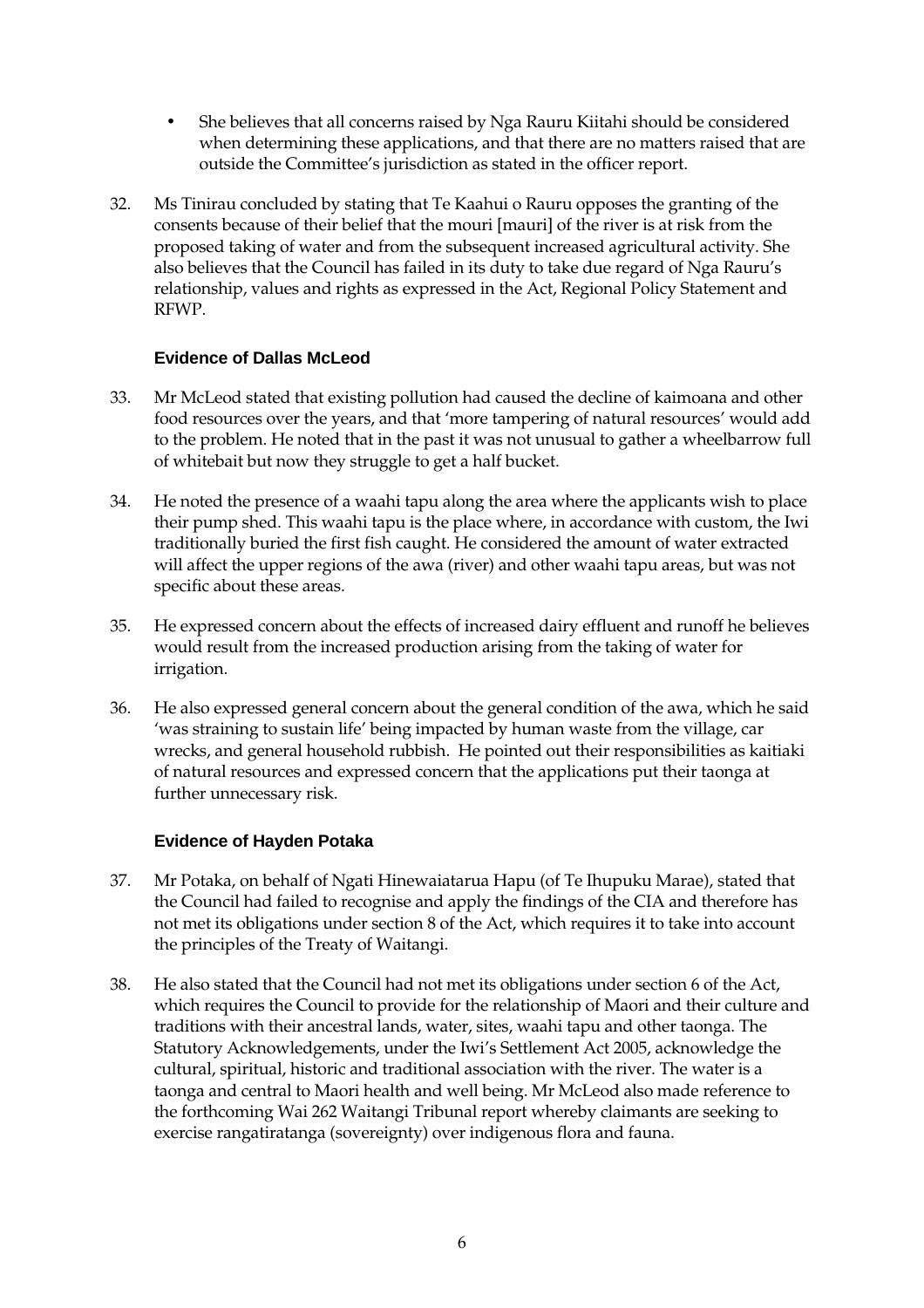- 39. He stated that the assessment in the Officer Report was purely scientific and did not take into account the cultural significance of the water or its intrinsic values to Nga Rauru Kiitahi.
- 40. Mr Potaka concluded by stating that he does not agree with the applications or the process by which the hapu has been consulted.

#### **Evidence of Martin Davis**

- 41. Mr Davis, on behalf of Tauranga Ika Marae, challenged the ability of the Council to determine the applications stating that it did not have the necessary knowledge or experience to fairly adjudicate and protect cultural values as required by the Act. He stated that the Marae is not challenging whether the consents should be granted or not, only the ability of the Council to fairly adjudicate on them.
- 42. He made reference to the United Nations Declaration on the Rights of Indigenous Peoples and suggested that the Council is not intending to achieve a level of compliance with it.
- 43. He also referred to the method of stream assessment known as the 'Cultural Health Index' [CHI] (published by the Ministry for the Environment) and suggested that it should be undertaken on the Waitotara River or a similar tool developed by Iwi and the Council.

#### **Evidence of Che Wilson**

- 44. Mr Wilson introduced himself as an expert in tikanga Maori and presented evidence on: Statutory Acknowledgements and kaitiakitanga; consultation; waahi tapu and cultural monitoring.
- 45. Mr Wilson briefly discussed Statutory Acknowledgements and kaitiakitanga suggesting that the Officer Report did not give enough weight to these important matters. He also suggested more effort should have been put into consultation and the relationship with Nga Rauru Kiitahi, particularly given the provisions of the Settlement Act and Statutory Acknowledgements.
- 46. He discussed the waahi tapu where the first catch of the season is buried and noted that it is a 'place' rather than a particular site and implied that it may not be practicable to avoid it by moving the proposed intake site. He stated that the waahi tapu would be impacted by the construction of the pump shed.
- 47. He made reference to the CHI and possible riparian plan for the catchment, where Iwi and Council could work together.
- 48. Mr Wilson also stated that where annual payments are made to Iwi for the use of a particular resource it is normally agreed between the parties as part of the consultation process.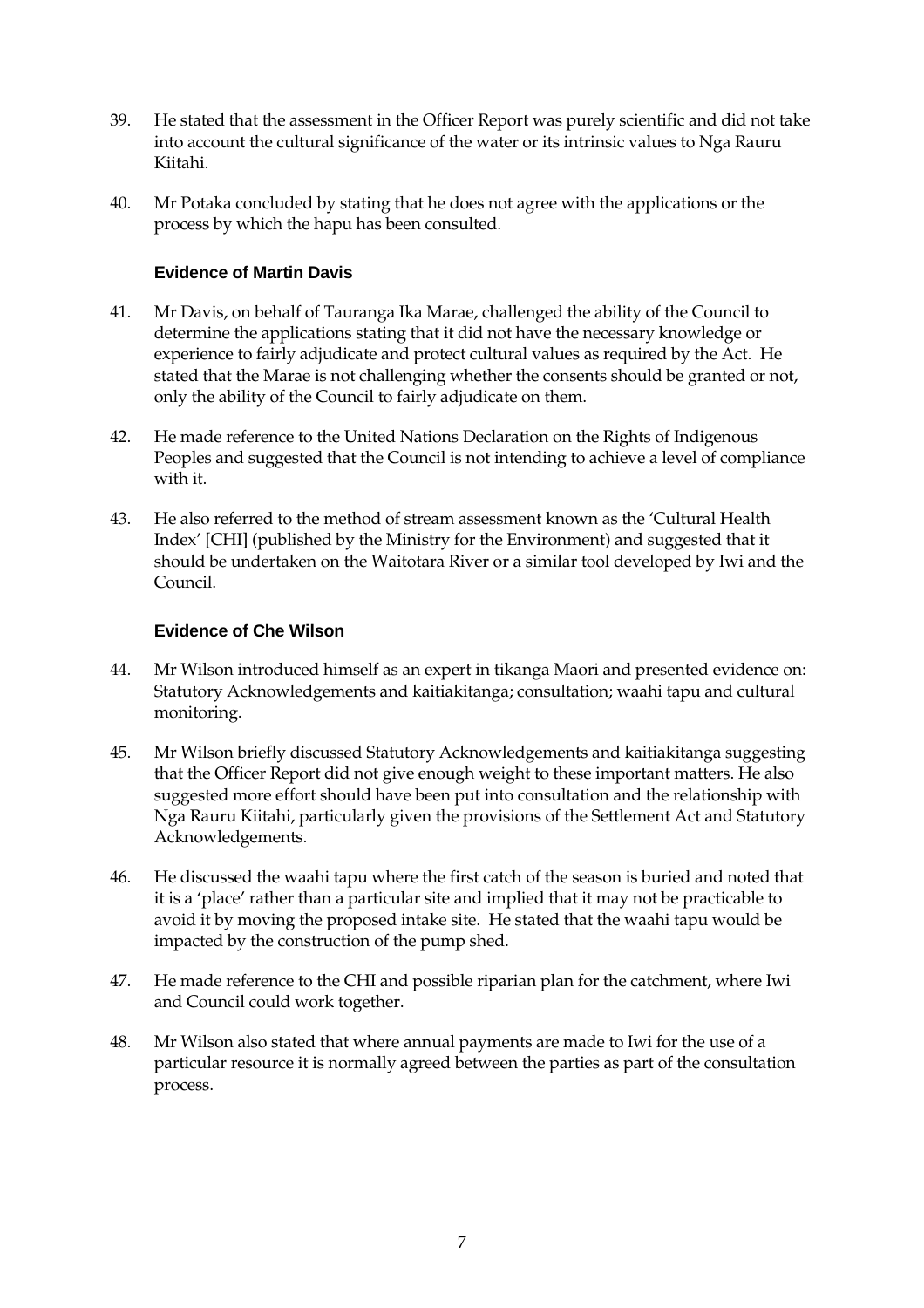#### **Evidence of Gerrard Albert**

- 49. Mr Albert, a natural resource policy adviser, presented expert evidence on the interactions the Council and the applicants have had with Iwi and Hapu, and assessed these interactions against best practice.
- 50. Mr Albert's evidence was that:
	- The statement in the Officer Report that a Statutory Acknowledgement, with respect to determining a resource consent application, does not put any additional obligations on the Council, is incorrect;
	- It is generally accepted that Statutory Acknowledgements are intended to be incorporated into planning and the Council has not done that;
	- Consultation was perfunctory and cannot claim to capture the views of Nga Rauru Hapu and Iwi;
	- The Officer Report did not did not specifically address the relationship of Nga Rauru Hapu and Iwi with the Waitotara River so therefore it should not have concluded that the relevant plans support the granting of the applications; and
	- The CIA should only be considered an intermediate step in the consultation process.

### **Presentation of Officer Report**

- 51. The Officer Report was presented by Mr McLellan. The report was taken as read but he highlighted some key points and responded to some matters raised, including:
	- Confirmation of his view that the report correctly stated the Council obligations with respect to the Statutory Acknowledgements;
	- Stating that he also had some concern about the shortage of hydrological information on the Waitotara River, but confirmed that there was sufficient information to determine the applications;
	- Reiterating that the effects of taking such a small proportion of the flow immediately upstream of the mouth would have very little adverse effect, including any affect on Maori cultural and spiritual values;
	- Confirming that in concluding that the consents could be granted he had considered all the matters required by the Act, including those matters referenced by submitters witnesses;
	- It is noted that under the Act, it is difficult to take into account the effects of landuse change arising from increased production due to irrigation. However, the applicants have offered to undertake riparian planting on the land receiving irrigation to address any consequent effects and Iwi concerns about the adverse effects of intensified land use, and to provide mitigation for the effects of the water take; and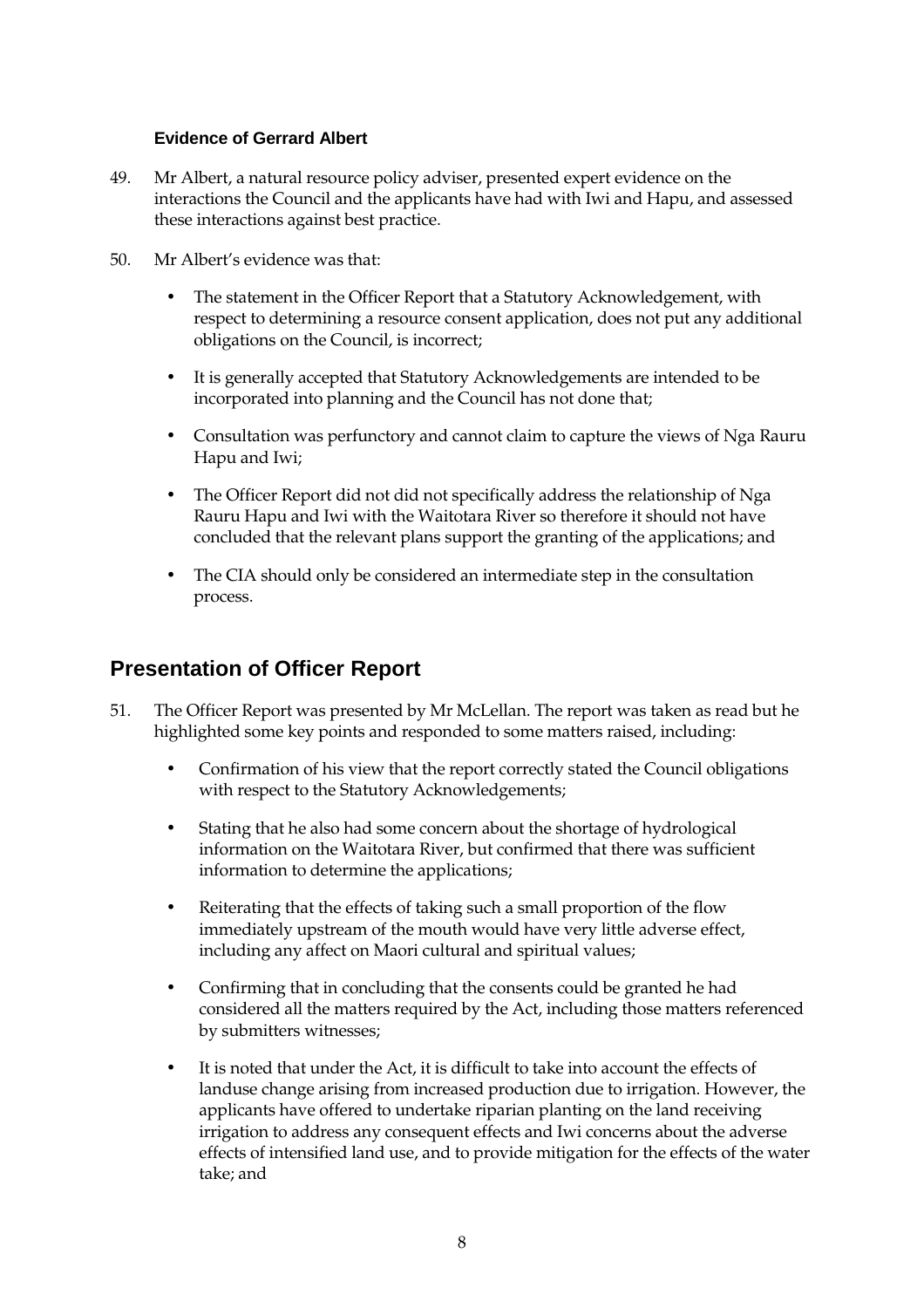• The CHI includes a positive consideration for increased riparian vegetation and use of the riparian margin, and that the proposed riparian mitigation measures are supported under the environmental consideration afforded by the Index.

## **Applicant's right of reply**

52. Mr Browne's reply on behalf of the applicants was brief. His main points were that they respect the Iwi's 'holistic view' of the environment and reiterate that they are willing to move the intake and pump shed to avoid the waahi tapu. Riparian planting would be undertaken to mitigate the effects of the take and the changed land use.

### **Hearing closure**

- 53. Cr Lean, on behalf of the Committee, thanked the submitters and the applicants for the information they provided and the manner in which it was presented.
- 54. Cr Lean noted that all evidence presented at the hearing would be carefully considered, a decision would be issued in accordance with the timeframe in the Act, and declared the hearing closed.

# **Principal issues in contention**

- 55. The Act requires the Committee to identify the principal issues in contention and the main findings of fact. The Committee determines the principle issues in contention are:
	- Recognition of cultural and spiritual matters; and
	- Adequacy of available hydrological information.

# **Main findings of fact**

- 56. The Committee deliberated on the applications, all submissions, the Officer Report, and other evidence presented, with particular regard to the matters which it is required to address under the Act. The Committee's main findings of fact are detailed below.
- 57. Firstly, it is important to state that the Committee recognises the ancestral significance of the Waitotara River to the Iwi and Hapu that have lived with it, and been sustained by it for many generations. The Committee therefore accepts that protection of this tupuna awa is of paramount importance.
- 58. However, the Committee has determined that the applications can be granted, and that subject to the consent conditions included in that decision, any effect on the Waitotara River will be minor and consistent with that allowed for by the Act and the Plans.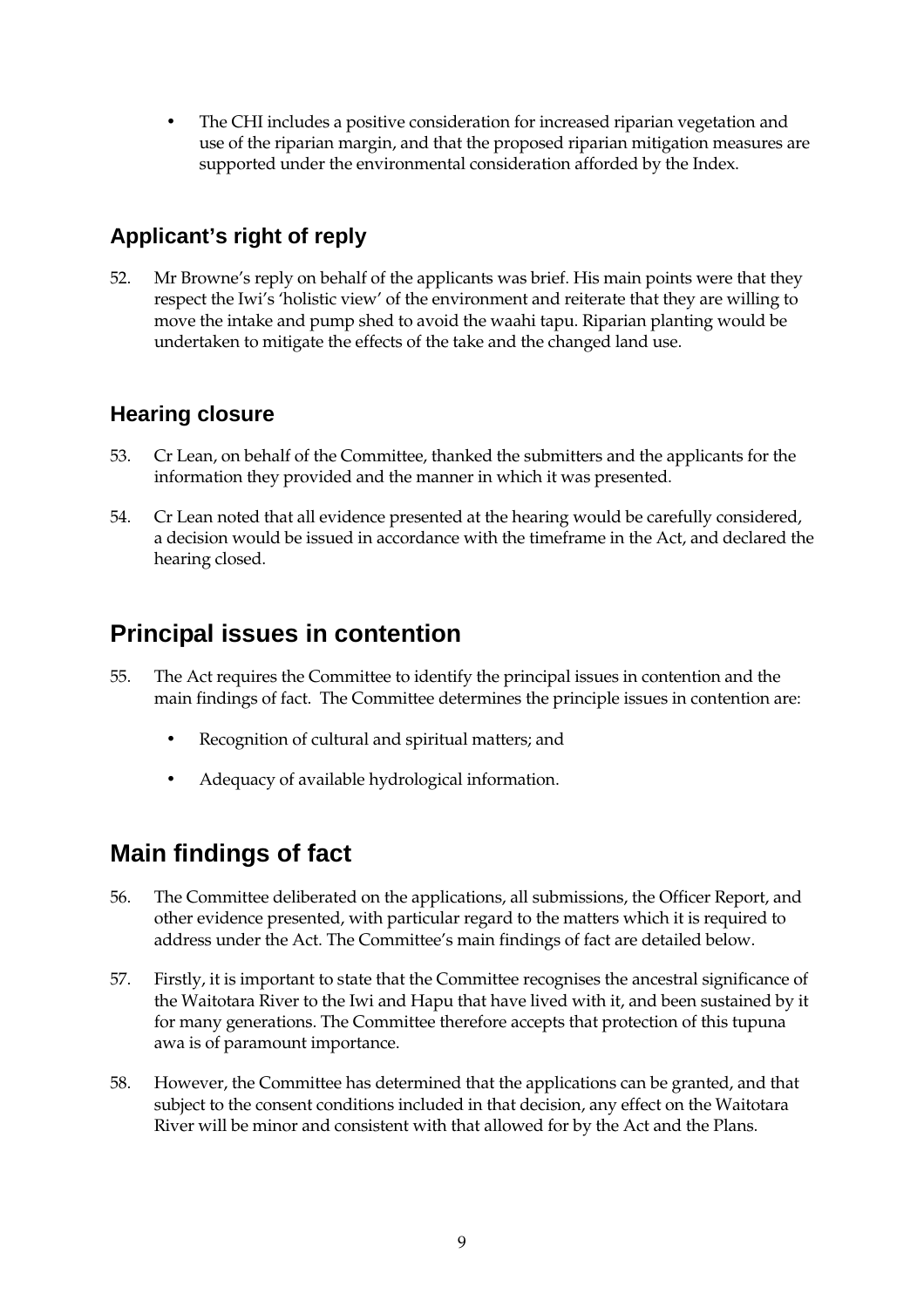- 59. The Committee assures Nga Rauru Kiitahi that it has the knowledge and experience to fairly adjudicate and determine these applications, giving appropriate consideration of all the relevant matters required by the Act, including cultural values.
- 60. The Committee accepts the assessment and conclusions presented in the Officer Report, including the assessment of section 104 and Part 2 of the Act. This assessment is not repeated in the decision but comments are made with regard to the principle issues that are in contention.
- 61. The Committee agrees with the consent duration of 12 years recommended in the Officer Report and notes the applicants supported this term.
- 62. With the inclusion of some additional requirements, and some minor modifications for the purposes of accuracy and certainty, the Committee has determined that the conditions recommended by Council officer will effectively avoid, remedy and mitigate any adverse effects of the taking. In making this determination the Committee notes that:
	- the water taken and the river flow will be recorded and made available to the Iwi and public;
	- the water take will not reduce the river flow to less than 80% of its mean annual low flow;
	- conditions have been included that require salinity monitoring and limit the salinity of the water used to protect the soil;
	- riparian planting is to be undertaken;
	- an opportunity to review the conditions of the consents in 3 years has been included; and
	- a condition has been included for the consent holder and the Council to meet regularly with Iwi to discuss any relevant matter.
- 63. In summarising the Council's obligations with respect to Statutory Acknowledgements, the Officer Report concluded that they put no more obligation on the Council than would be there in any case. Nga Rauru Kiitahi disagrees with this interpretation. However, although he called it 'dismissive', Mr Albert did not dispute this interpretation and stated in his evidence that it was 'generally accepted' that the intent is to incorporate such acknowledgements specifically into planning.
- 64. The Committee notes that Statutory Acknowledgements are attached to its Regional Policy Statement and four Regional Plans and that matters relating to Maori culture and values are incorporated into the documents as a result of Maori input to such plans during their development.
- 65. The Committee therefore agrees with the Council officer's assessment that the Statutory Acknowledgement confirms, in a legal sense, the connection between the Waitotara River and Nga Rauru Kiitahi, and establishes mechanisms to ensure Nga Rauru Kiitahi have appropriate involvement in the resource consent process. But with respect to assessing and determining a resource consent application, the Council's only obligations are those imposed by section 104 of the Act.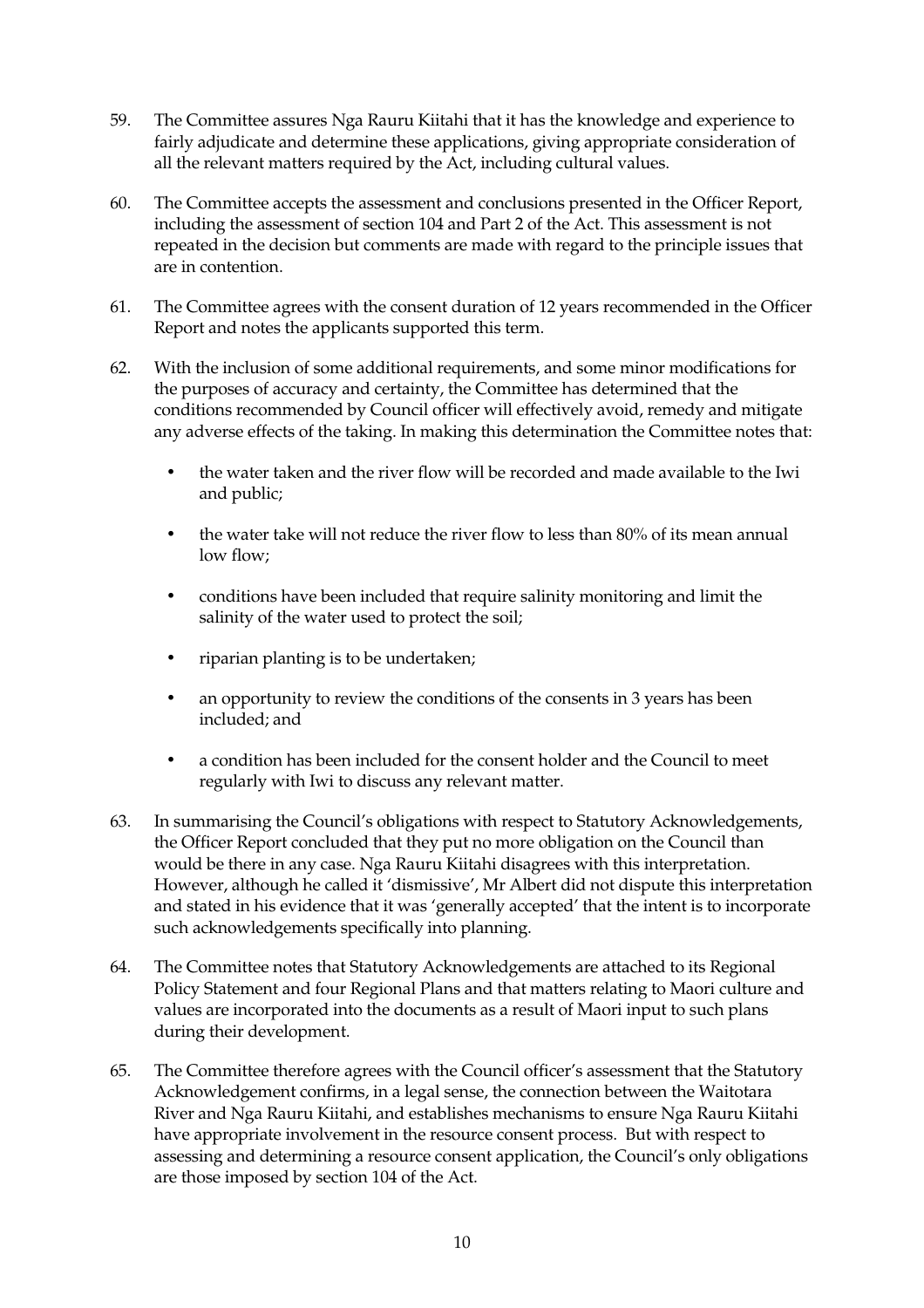- 66. The Committee is therefore satisfied that procedures followed with these applications, the assessment of the applications, and this decision to grant the applications fulfil the Council's obligations with respect to Statutory Acknowledgements.
- 67. The Committee acknowledges that the applicants made a fair, timely and genuine attempt to consult with the Iwi, involving meaningful discussions to understand their concerns, and where possible resolve them. The CIA was prepared by Te Kaahui o Rauru Trust on behalf of Ngaa Rauru Kiitahi and a number of Hapu and marae (Turanga Ika, Waipapa, Te Ihupuku and Takirau) who adjoin the Waitotara River. Hence there was a broad Tangata Whenua involvement in the consultation process.
- 68. The Committee considers the principles applicable to consultation identified by Mr Albert have generally been applied by the applicants and Council officers. The consultation was undertaken in good faith and involved meaningful discussions but it did not result in resolution or agreement. It further notes consultation and engagement is a two way process and that when Council officers attended a pre-hearing meeting in Waitotara with Iwi and Hapu representatives, the draft officer report on the applications, sent some 13 days beforehand to the Iwi, had not been read nor distributed to Hapu or submitters representatives present. When it became clear that resolution or agreement was not possible the applicants requested a hearing be held. Notwithstanding all of the above, the Committee accepts that this may have fallen short of Iwi and Hapu expectations.
- 69. Although the Committee acknowledges that consultation can bring significant benefits, and some changes to the proposal resulted in this case, the Act (section 36A) does not require consultation for resource consent applications. Any inadequacies there may have been in the consultation process undertaken are therefore not material in determining the applications.
- 70. The Committee considers it significant that, although Nga Rauru Kiitahi's stated belief is that the proposed taking would have cultural and spiritual effects, the CIA allows for the taking of water for irrigation from the Waitotara River subject to conditions including paying the Iwi an annual fee in order to maintain its cultural monitoring regimes and to contribute to the implementation and maintenance costs of its Environmental Plan.
- 71. In this matter the Committee agrees with Mr Doughty and the Council Officer that neither the Act nor the Nga Rauru Kiitahi Claims Settlement Act 2005 makes any legal provision for such payments. Further the Committee notes Mr Wilson's evidence was that these types of payments are normally addressed between the applicant and Iwi. What parties to applications do to address issues raised during consultation is entirely between them. The Committee affirms that water is currently owned by the Crown and under the Act regional councils have the responsibility to manage the resource and there is no provision for such payments.
- 72. The Committee has read the CIA prepared by Te Kaahui o Rauru. It has also heard evidence from six Iwi and Hapu witnesses on the cultural effects of the applications. The Committee is therefore satisfied that it has been provided with all the information that is reasonably available about cultural effects, and also satisfied that it has sufficient information to determine the applications.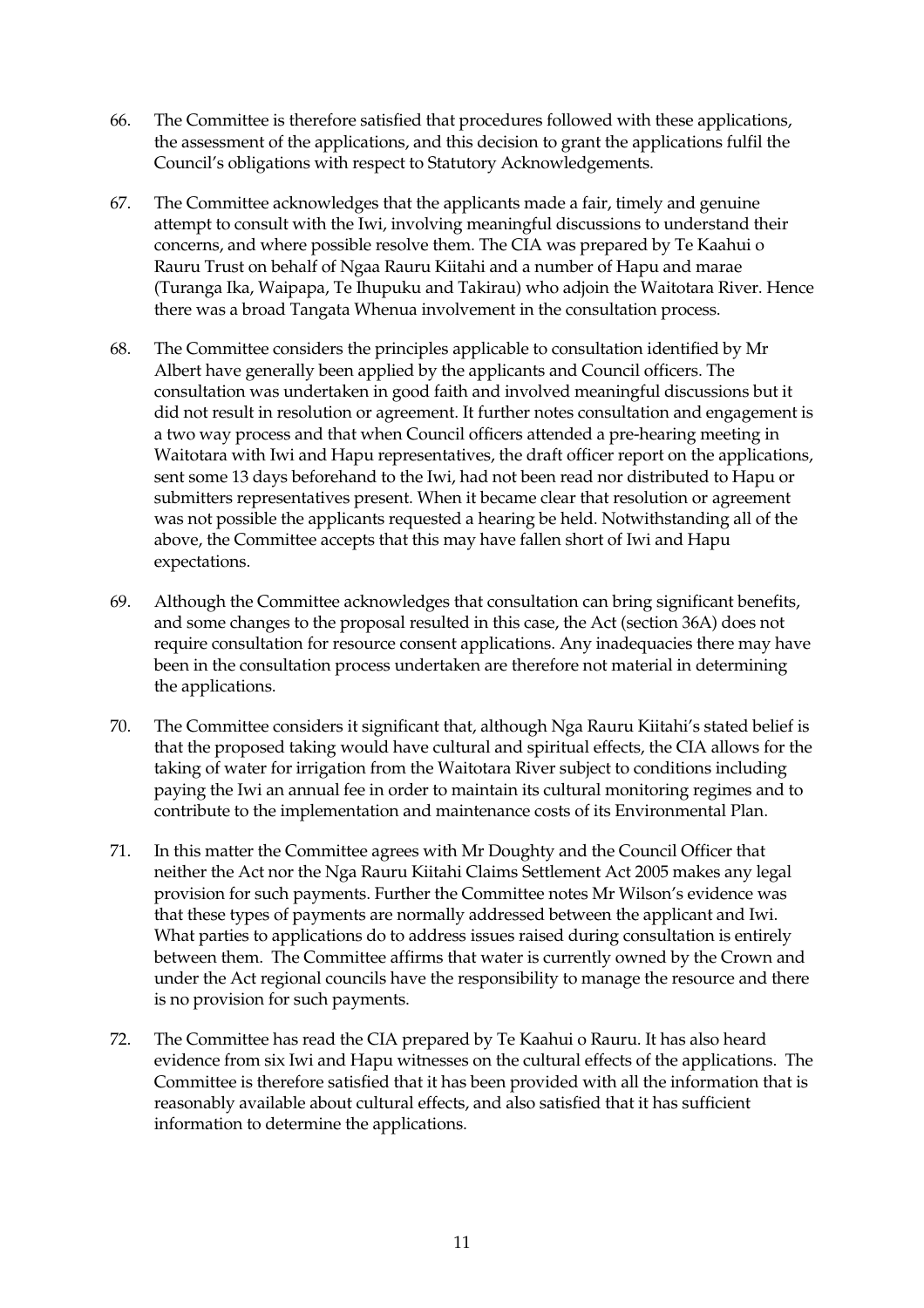- 73. The Committee accepts that undertaking an investigation based on the CHI may be of benefit in quantifying the general health of the river but it would be of little, if any, value in determining the effects of these applications on the river. The combined importance of riparian margin management and planting in the CHI and the provision for implementing Riparian Management Plans in the proposed consent conditions is acknowledged.
- 74. The Committee notes there was evidence presented that the area where the pump shed was to be located was waahi tapu. The applications before the Committee pertain to the taking of water from the river and not the location of the pump shed. Any building would be subject to the provisions of the South Taranaki District Council District Plan and in this context the waahi tapu issue should be addressed.
- 75. General reference was also made in evidence to the waahi tapu status of the Waitotara River and the important relationship between the Iwi and the river which was viewed as an important taonga.
- 76. The Committee has given due regard to the cultural and spiritual effects raised by the CIA and in evidence, and to Maori values generally, when assessing the applications. The relationship between the Iwi and its culture and traditions with its ancestral lands, water, sites, waahi tapu, and other taonga has been recognised and provided for through the proposed consent conditions and minimal impact of the taking of water. Under the proposed conditions of consent there will be minimal effects on the flow levels (2.5 cm), variability or aquatic life.
- 77. The Committee considers some water must be able to be taken from rivers and streams to allow communities to provide for their social, economic, and cultural wellbeing and for their health and safety, subject to sustainable management, safeguarding the life supporting capacity and avoiding, remedying or mitigating any adverse effects on the environment.
- 78. The second issue in contention concerns the availability of hydrological information. The Committee agrees with the officer that, although there is less hydrological information on the Waitotara River catchment than desirable, there is sufficient to have an adequate understanding of the effects of the proposed taking on the river flow. Hydrologic records from similar gauged catchments, like the close by Whenuakura River, can be utilised using the well established principles of regional hydrology to reasonably estimate flow data where an extensive record is not available. The Committee also notes that the applicants offer to install a flow recording station, which is also required by this decision, will ensure that hydrological information is obtained and made available to the Iwi and public.
- 79. There is also sufficient hydrological information for the Committee to be confident that the applicants proposal to cease taking water when the flow is less than 5101 l/s would adequately avoid any adverse impact of their taking on low river flow.
- 80. While the cumulative rate of taking is relatively large it represents only about 8% of the mean annual low flow at the site. However, this rate is based on taking the daily water requirement over a 13 hour period, and when averaged over a 24 hour period this daily requirement is equivalent to 4% of the mean annual low flow.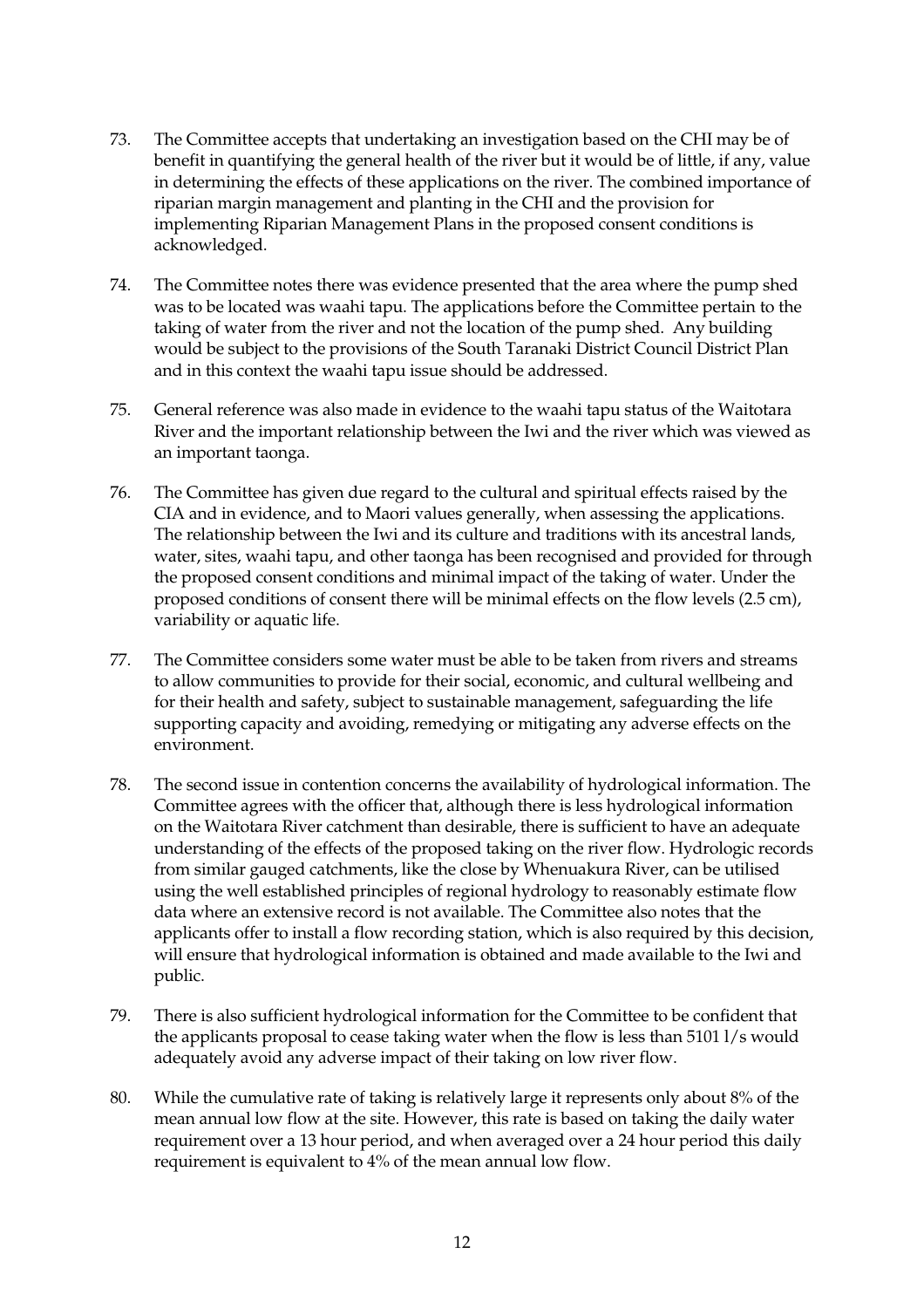- 81. The taking proposed is a small proportion of the river flow. This small reduction in flow will not affect any taonga food species such as inanga and tuna, nor will it affect the ecology generally. The Committee notes that Department of Conservation and Fish and Game gave written approval for the applications and this must be taken as a strong indication that they have no concerns for native fishery or trout for which they have statutory responsibilities.
- 82. The Committee accepts that the mouri of the Waitotara River has been diminished over time by general landuse in the catchment and has been affected further by rubbish and other material deposited in the river, as described by Mr McLeod. However, although the Iwi submitted that the proposed taking would put the river at an unacceptable risk, the Committee's view is that if there is any additional risk to the mouri, or to the intrinsic value of the water, it is very small because the amount to be taken is small and the site is near to the river mouth.
- 83. The applicants' offer of riparian planting, including planting near the site of taking, is noted and an appropriate consent condition is included. The Council can not compel the applicants to undertake planting on land they do not own but that limitation is recognised in the condition.
- 84. The Committee notes any effects of the use of the water have been addressed by the applicants' riparian management proposals that have been included as proposed consent conditions. Any increased dairy-shed effluent arising from the increased number of cows will be adequately addressed in the consent process for this discharge.
- 85. The applications are consistent with the concept of sustainable management set out in Part 2 of the Act, and with the RPS and RFWP. Any adverse effects, including those on cultural and spiritual aspects, are avoided, remedied or mitigated by the small proportion of the flow to be taken, maintaining a residual flow of at least 5101 l/s and by riparian planting.

# **Relevant statutory provisions**

- 86. The actual and potential effects on the environment of the activity were assessed in the Officer Report. Subject to the comments made in this decision the Committee accepts the officer's assessment.
- 87. Similarly the Officer Report comprehensively assessed the proposal against the above planning documents. This assessment is not repeated in this decision but is accepted by the Committee.

# **Decision**

88. The Committee, acting pursuant to the powers delegated to it by the Taranaki Regional Council, and having given due consideration to sections 104, 104B, 105, 107 and 108 of the Act, hereby grants the following resource consents subject to the conditions detailed in this decision report for a duration of 12 years: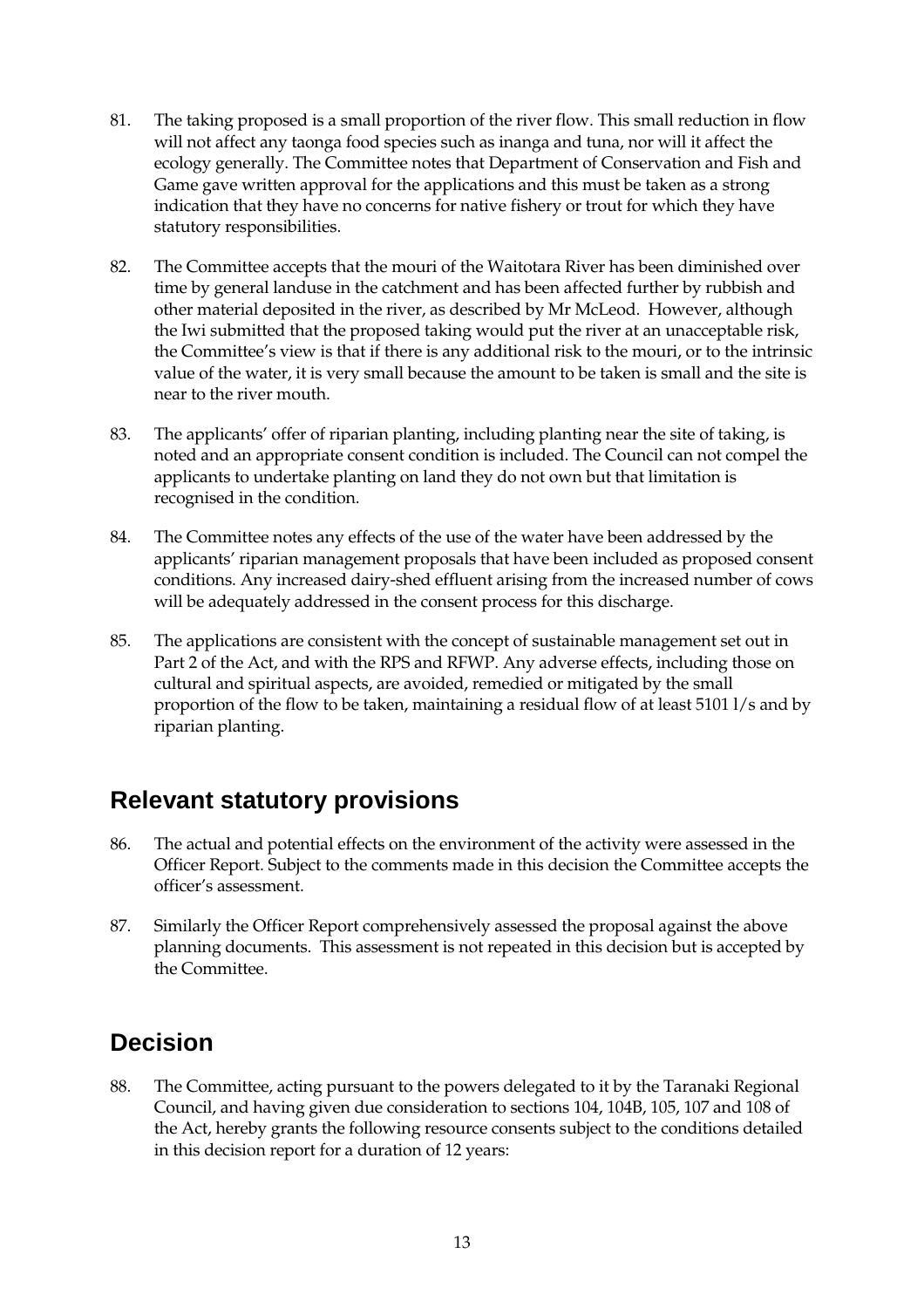**Consent 7527-1 [6318] –** to take and use water from the Waitotara River for pasture irrigation purposes

**Consent 7528-1 [6319]** - to take and use water from the Waitotara River for pasture irrigation purposes.

### **Reasons for the decision**

- 89. The reasons for the decision are detailed in this decision report but in summary they are that the actual and potential adverse effects of the proposal will be adequately avoided, remedied and mitigated by the terms and conditions of consent and that sustainable management of the Waitotara River will be achieved.
- 90. Arising from evidence presented at the hearing the Committee has made some changes to the consent conditions proposed in the Officer's Report. These are shaded for ease of reference.

### **Other matters arising**

- 91. The Committee notes that during the hearing there were references made by various witnesses concerning the relationship between the Iwi and the Council. The CIA also made reference to the conclusion of a Memorandum of Understanding [MOU] process between Te Kaahui o Rauru and the Council. Mr Davis suggested ways to move forward on this issue involving increased engagement, at a number of levels and possible work programmes. While this is not a matter specifically relevant to these applications, the Committee considers it would be beneficial if there was increased engagement between the parties and the completion of the MOU process may be one way to address this.
- 92. Further, there was significant concern expressed by witnesses about the overall state of the Waitotara River, declining mahinga kai and the kaimoana resources, and the availability of monitoring data. Reference was made in evidence concerning poor water quality, due to landuse, and problems with litter in the river/estuary as possible reasons for the decline. The Committee considers there would be benefits if these matters were discussed with the Iwi so that there was greater understanding of their concerns and awareness of Council regulatory approaches (planning, consenting, monitoring, and enforcement) and non-regulatory (riparian, environmental enhancement, and hill country management) environmental programmes. An example of a recent programme is the sustainable land management programme arising from the 2004 flood in the Waitotara catchment.
- 93. The submitter expressed concern about the additional effects of further taking of water from the river that may occur in future. The possibility of future applications to take water and the effects of those applications have no bearing on the applications being considered now. Future applications, if any, will be determined on their merits and in accordance with resource management framework that exists at the time. The Committee however notes that granting consents to take water becomes increasingly difficult to justify as the level of allocation approaches its sustainable limit.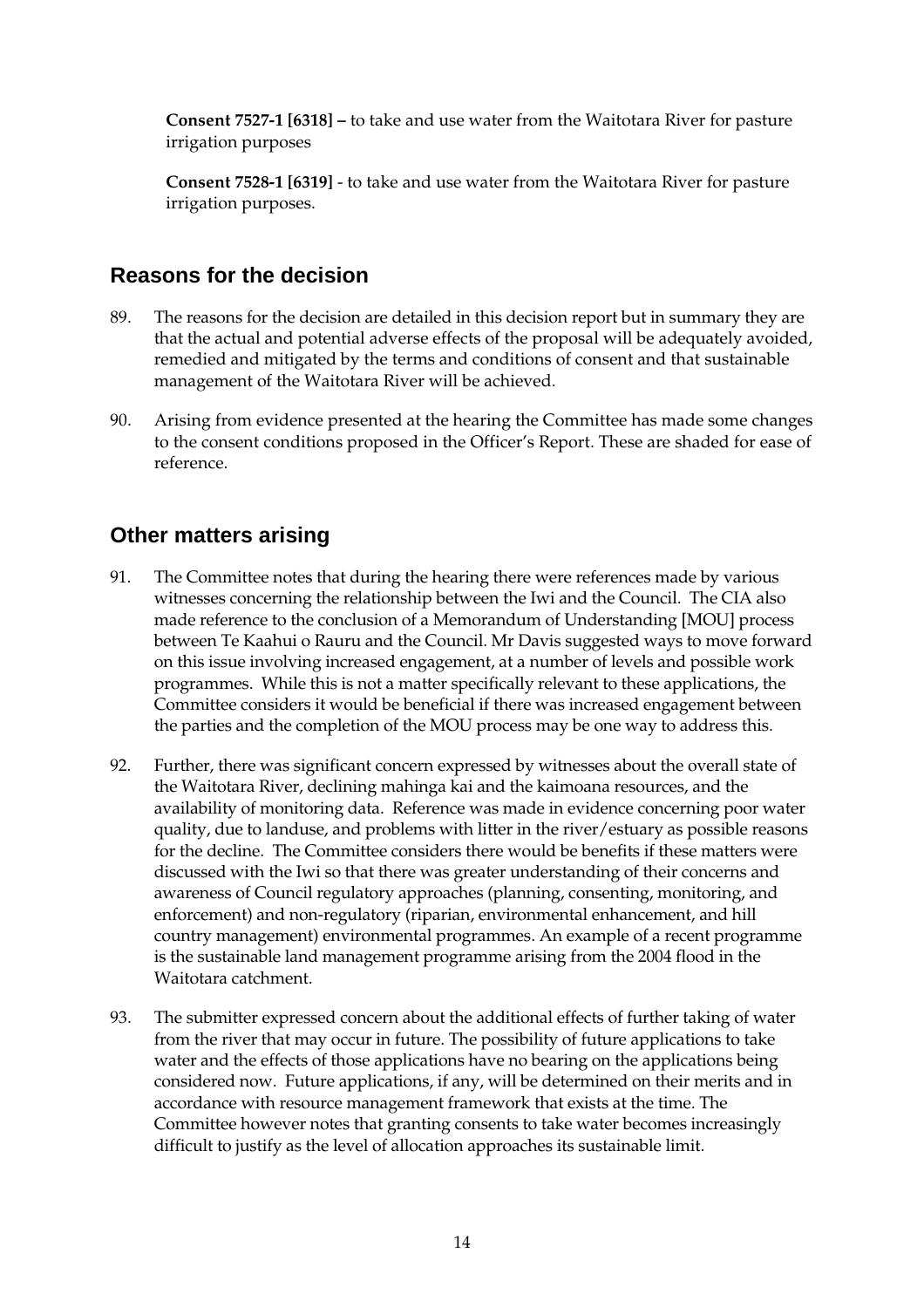### **Consent 7527-1[application 6318] – Pukeone Partnership**

That application 6318; to take and use water from the Waitotara River for pasture irrigation purposes be approved for a period to 1 June 2022, subject to the Council's general condition and the following special conditions:

#### **Special conditions**

- 1. Subject to condition 2 the rate of taking shall not exceed 325 litres per second, up to a maximum of 15,192 cubic metres per day.
- 2. The rate that water is taken pursuant to this consent, in combination with the rate that water is taken pursuant to consent 7528-1 [held by Kereone Farms Ltd] shall not exceed the 'maximum combined rate of taking' shown in the table below unless the flow in the Waitotara River, as measured at the site established in accordance with condition 3, exceeds the corresponding flow shown in the table.

| <b>Maximum combined</b><br>rate of taking<br>[litres per second] | Flow at measuring site<br>[litres per second] |
|------------------------------------------------------------------|-----------------------------------------------|
| 525                                                              | 5626                                          |
| 500                                                              | 5601                                          |
| 475                                                              | 5576                                          |
| 450                                                              | 5551                                          |
| 425                                                              | 5526                                          |
| 400                                                              | 5501                                          |
| 375                                                              | 5476                                          |
| 350                                                              | 5451                                          |
| 325                                                              | 5426                                          |
| 300                                                              | 5401                                          |
| 275                                                              | 5376                                          |
| 250                                                              | 5351                                          |
| 225                                                              | 5326                                          |
| 200                                                              | 5301                                          |
| 175                                                              | 5276                                          |
| 150                                                              | 5251                                          |
| 125                                                              | 5226                                          |
| 100                                                              | 5201                                          |
| 75                                                               | 5176                                          |
| 50                                                               | 5151                                          |
| 25                                                               | 5126                                          |

- 3. The consent holder shall ensure that a hydrological recording station is established and maintained on the Waitotara River at a site, determined by the Chief Executive, Taranaki Regional Council, where the flow is, for practical purposes, equivalent to the flow at the point of taking.
- 4. The consent holder shall measure and record, using a tamper-proof device:
	- (a) the rate that the water is taken at intervals not exceeding 30 minutes to an accuracy of  $+ 5 \%$ ;
	- (b) the volume of water taken each day to an accuracy of  $+ 5\%$ ; and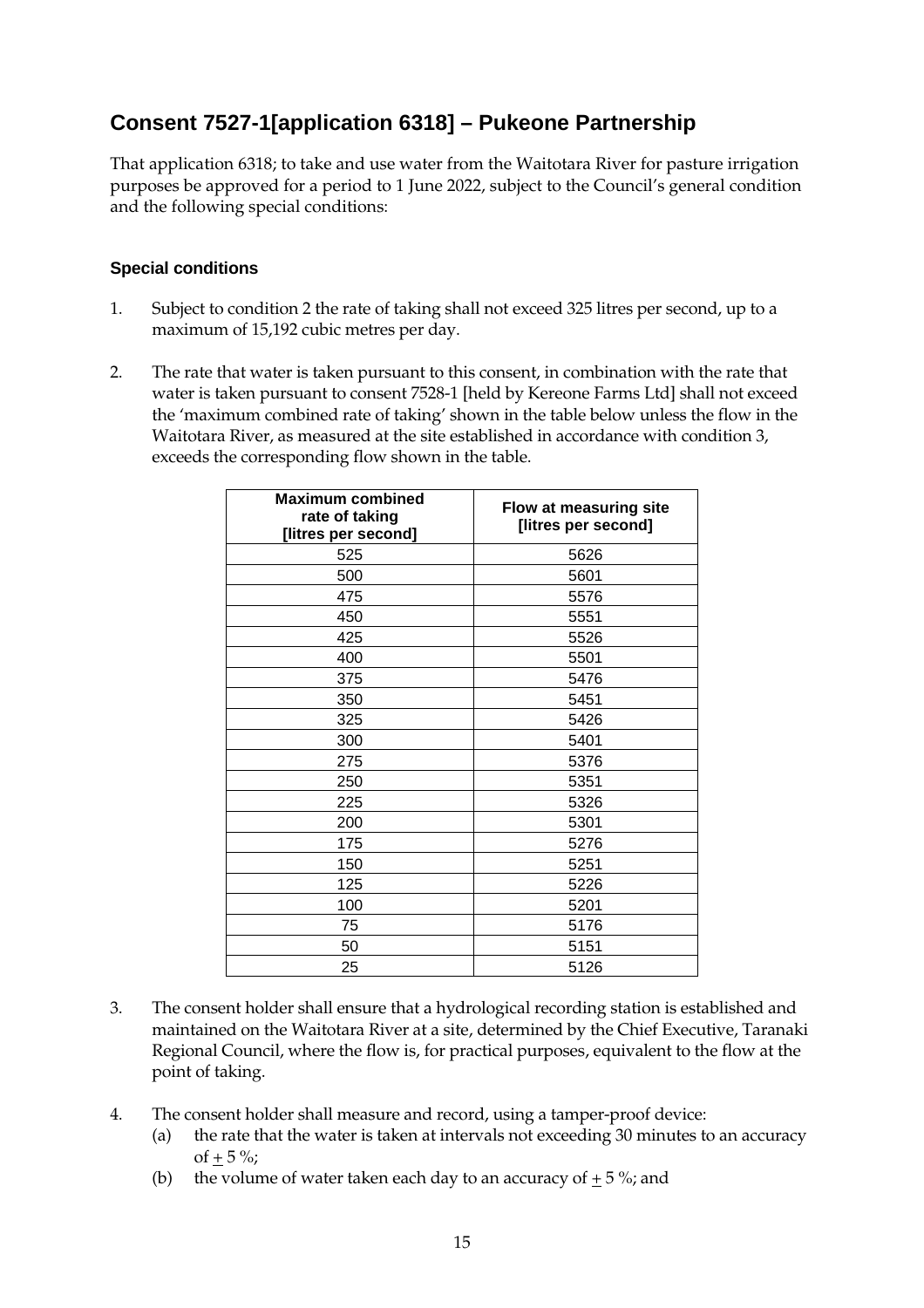- (c) the flow in the Waitotara River at the site established in accordance with condition 3, at intervals not exceeding 30 minutes, to an accuracy of  $\pm 8$  %.
- 5. The measurements made in accordance with condition 4, in a format to be advised by the Chief Executive, Taranaki Regional Council, shall be transmitted to the Council's computer system to maintain a 'real time' record of the water taken and the river flow at the take site.

*Notes:*

- *(i) Work required by special conditions 3 and 4(c) will be undertaken by the Taranaki Regional Council and all reasonable costs will be recovered from the consent holder through the annual compliance monitoring programme that will be established for the activity.*
- *(ii) The Taranaki Regional Council will annually provide a copy of the abstraction record [rate and volume per day] to Te Kaahui o Rauru.*
- 6. Water taken for irrigation use shall have a total dissolved salt concentration no greater that 960 parts per million.
- 7. The consent holder shall continuously record the conductivity of the Waitotara River at the site of taking and make the record available to the Chief Executive, Taranaki Regional Council on request.
- 8. Notwithstanding the terms and conditions of this consent the consent holder shall take all reasonable steps to avoid, remedy or mitigate any adverse effect on the environment arising from the exercise of this consent, including, but not limited to, the efficient and conservative use of water, including the major use of centre pivot irrigation equipment.
- 9. The consent holder shall ensure that the intake structure is appropriately screened to avoid fish, including native fish, entering the intake.
- 10. The consent holder shall, for mitigation purposes, undertake and maintain riparian fencing and planting, in accordance with the Riparian Management Plan for the property [RMP 2115], before 1 September 2013, along a total of 2 kilometres of the Waiau Stream.
- 11. In addition to the riparian planting required by condition 10 the consent holder shall, subject to the agreement of the landowner and after consultation with Te Kaahui o Rauru and the Chief Executive Taranaki Regional Council, undertake riparian planting and fencing at the site of taking and in its immediate vicinity.
- 12. In order to facilitate ongoing Iwi liaison the consent holder and the Director Resource Management, Taranaki Regional Council, or his delegate, shall meet locally as appropriate, annually or at another frequency that the parties agree, with Te Kaahui o Rauru and any other interested party at the discretion of the Chief Executive, Taranaki Regional Council, to discuss any matter relating to the exercise of this consent, in order to facilitate ongoing Iwi liaison.
- 13. This consent shall lapse on 30 September 2015, unless the consent is given effect to before the end of that period or the Taranaki Regional Council fixes a longer period pursuant to section 125[1][b] of the Resource Management Act 1991.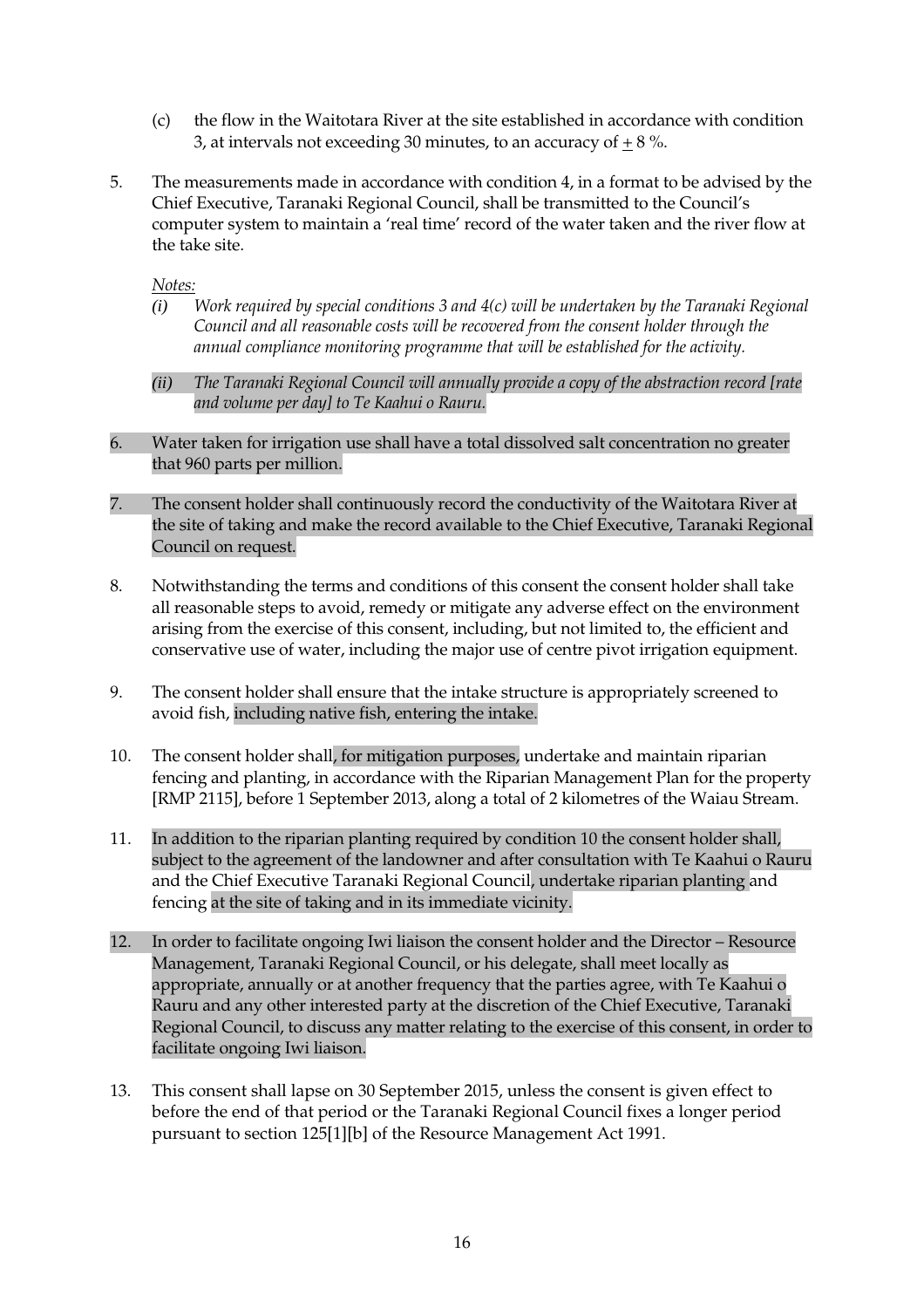14. In accordance with section 128 and section 129 of the Resource Management Act 1991, the Taranaki Regional Council may serve notice of its intention to review, amend, delete or add to the conditions of this resource consent by giving notice of review during the months of June 2013 and/or June 2016, for the purpose of ensuring that the conditions are adequate to deal with any adverse effects on the environment arising from the exercise of this resource consent, which were either not foreseen at the time the application was considered or which it was not appropriate to deal with at the time.

### **Consent 7528-1[application 6319] – Kereone Farms Limited**

That application 6319 to take and use water from the Waitotara River for pasture irrigation purposes be approved for a period to 1 June 2022, subject to the Council's general condition and the following special conditions:

#### **Special conditions**

- 1. Subject to condition 2 the rate of taking shall not exceed 200 litres per second, up to a maximum of 9,360 cubic metres per day.
- 2. The rate that water is taken pursuant to this consent, in combination with the rate that water is taken pursuant to consent 7527-1 [held by Pukeone Partnership] shall not exceed the 'maximum combined rate of taking' shown in the table below unless the flow in the Waitotara River, as measured at the site established in accordance with condition 3, exceeds the corresponding flow shown in the table.

| <b>Maximum combined</b><br>rate of taking<br>[litres per second] | Flow at measuring site<br>[litres per second] |
|------------------------------------------------------------------|-----------------------------------------------|
| 525                                                              | 5626                                          |
| 500                                                              | 5601                                          |
| 475                                                              | 5576                                          |
| 450                                                              | 5551                                          |
| 425                                                              | 5526                                          |
| 400                                                              | 5501                                          |
| 375                                                              | 5476                                          |
| 350                                                              | 5451                                          |
| 325                                                              | 5426                                          |
| 300                                                              | 5401                                          |
| 275                                                              | 5376                                          |
| 250                                                              | 5351                                          |
| 225                                                              | 5326                                          |
| 200                                                              | 5301                                          |
| 175                                                              | 5276                                          |
| 150                                                              | 5251                                          |
| 125                                                              | 5226                                          |
| 100                                                              | 5201                                          |
| 75                                                               | 5176                                          |
| 50                                                               | 5151                                          |
| 25                                                               | 5126                                          |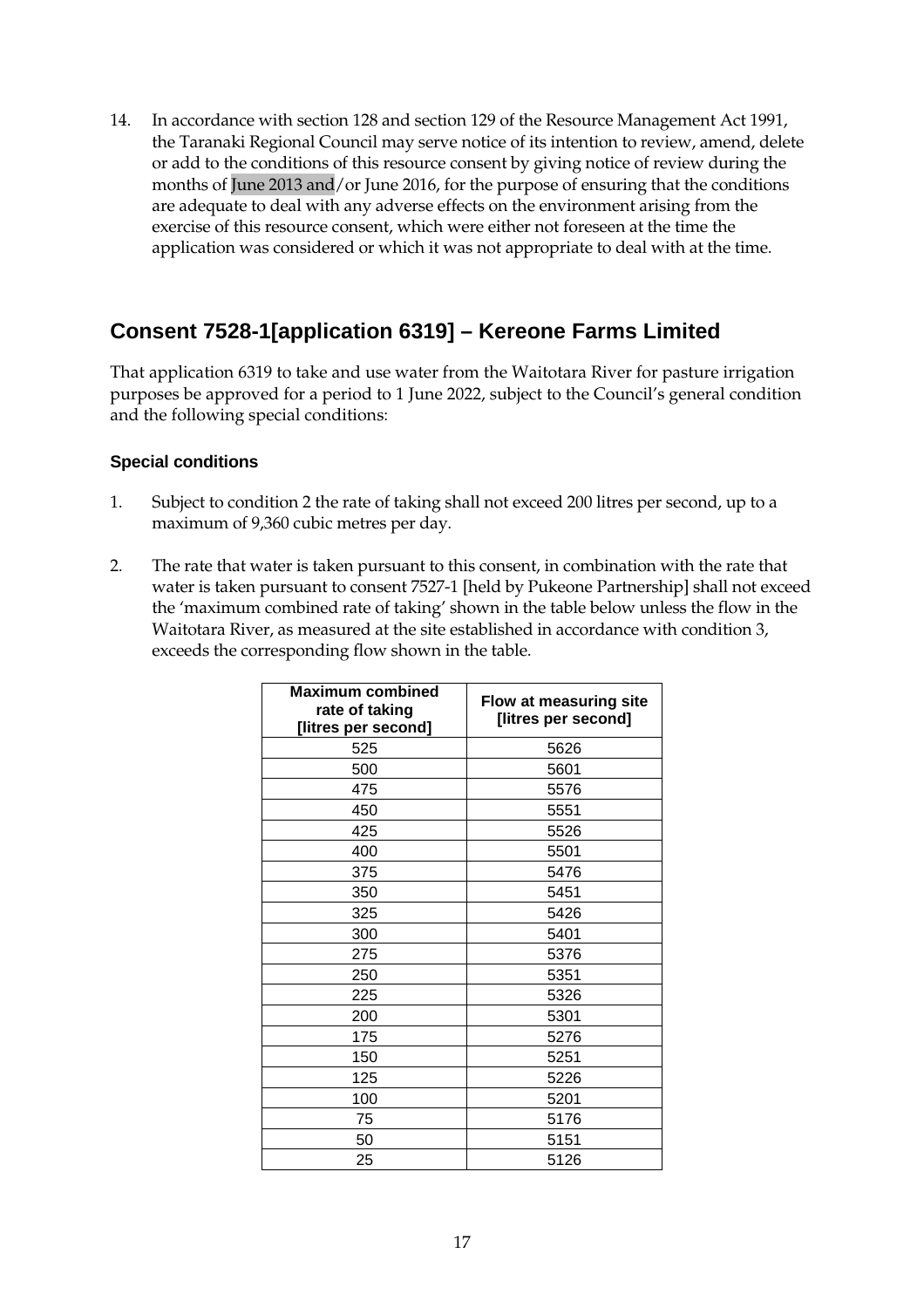- 3. The consent holder shall ensure that a hydrological recording station is established and maintained on the Waitotara River at a site, determined by the Chief Executive, Taranaki Regional Council, where the flow is, for practical purposes, equivalent to the flow at the point of taking.
- 4. The consent holder shall measure and record, using a tamper-proof device:
	- (a) the rate that the water is taken at intervals not exceeding 30 minutes to an accuracy of  $+ 5 \%$ ;
	- (b) the volume of water taken each day to an accuracy of  $+ 5\%$ ; and
	- (c) the flow in the Waitotara River at the site established in accordance with condition 3 at intervals not exceeding 30 minutes, to an accuracy of  $+8$ %.
- 5. The measurements made in accordance with condition 4, in a format to be advised by the Chief Executive, Taranaki Regional Council, shall be transmitted to the Council's computer system to maintain a 'real time' record of the water taken and the river flow at the take site.

#### *Notes:*

- *(i) Work required by special conditions 3 and 4(c) will be undertaken by the Taranaki Regional Council and all reasonable costs will be recovered from the consent holder through the annual compliance monitoring programme that will be established for the activity.*
- *(ii) The Taranaki Regional Council will annually provide a copy of the abstraction record [rate and volume per day] to Te Kaahui o Rauru.*
- 6. Water taken for irrigation use shall have a total dissolved salt concentration no greater that 960 parts per million.
- 7. The consent holder shall continuously record the conductivity of the Waitotara River at the site of taking and make the record available to the Chief Executive, Taranaki Regional Council on request.
- 8. Notwithstanding the terms and conditions of this consent the consent holder shall take all reasonable steps to avoid, remedy or mitigate any adverse effect on the environment arising from the exercise of this consent, including, but not limited to, the efficient and conservative use of water, including the major use of centre pivot irrigation equipment.
- 9. The consent holder shall ensure that the intake structure is appropriately screened to avoid fish, including native fish, entering the intake.
- 10. The consent holder shall, for mitigation purposes, undertake and maintain riparian fencing and planting, in accordance with the Riparian Management Plan for the property [RMP 2327 ,in sections 3,4,7,8,9], before 1 September 2013, along a total of 3.6 kilometres of stream bank.
- 11. In addition to the riparian planting required by condition 10 the consent holder shall, subject to the agreement of the landowner and after consultation with Te Kaahui o Rauru and the Chief Executive Taranaki Regional Council, undertake riparian planting and fencing at the site of taking and in its immediate vicinity.